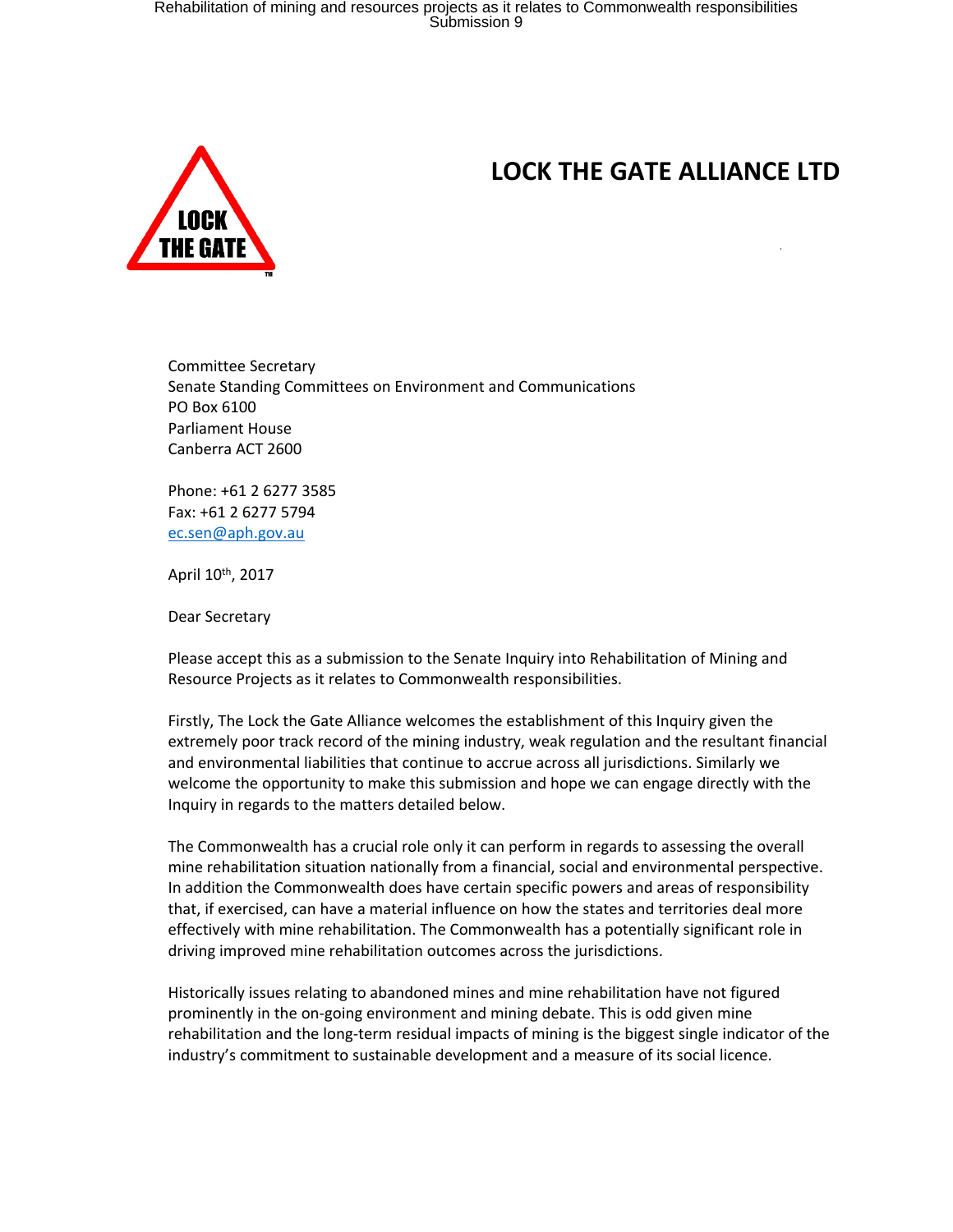On any measure of performance in Australia, the mining industry has failed to deliver on its own commitments and the expectations of the Australia people in regards to best practice mine site rehabilitation. In failing to do so the industry has ignored its own business case and is eroding its own social licence to operate.

By acting on mine rehabilitation the Commonwealth Government can deliver much-needed environmental outcomes whilst at the same time delivering substantial new jobs in regional Australia.

#### Recommendations

(Details of these recommendations contained in the body of this submission)

#### Establish a Commonwealth Environmental Protection Authority (EPA)

The Lock the Gate Alliance suggested reforms outlined below can be implemented separately or could be managed and facilitated under a Commonwealth Environmental Protection Agency. We believe the establishment of such an Authority is long overdue and would ensure a nationally consistent and coordinated approach to a range of issues related to the management, regulation and protection of Australia's biodiverse and resource-rich environment.

We believe the reform of Australia's approach to mine closure and rehabilitation would be best achieved through the establishment of a Commonwealth EPA. The EPA would have direct carriage of EPBC conditioning, national standards and potentially incorporate the proposed National Abandoned Mines Commission within its structure. The EPA could also drive and facilitate the other recommendations – the review of State and Territory mine rehabilitation liabilities, asset transfers and financial reporting - in partnership with other Commonwealth Agencies.

It is in this context that we recommend the Inquiry consider and support the establishment of a Commonwealth Environmental Protection Authority as the most effective mechanism to achieve the reforms recommended below.

Asset Transfers: We believe the Commonwealth should explore mechanisms to ensure that the financial and technical capacity of purchasers to deliver their rehabilitation responsibilities could be tested and vetted to protect the public interest. This could be achieved under the ASIC Act – where an additional public interest test could be applied covering closure and rehabilitation liabilities and the buyers technical and financial capacity to meet there liabilities.

Financial Reporting: We recommend mandatory disclosure of the following items;

- Timeframe to closure for each mine asset;
- Total estimated cost of closure for each;
- The mine closure risk assessment for each asset:
- The rehabilitation bonds and financial assurance held as an offset;
- Investment to date in progressive rehabilitation

For ASX listed companies, changes could be made to ASX listing rules, however, given the public interest aspect that would apply to both private and public companies, it is preferable that changes are made to the *Corporations Act* to ensure wide coverage of mining and resource companies.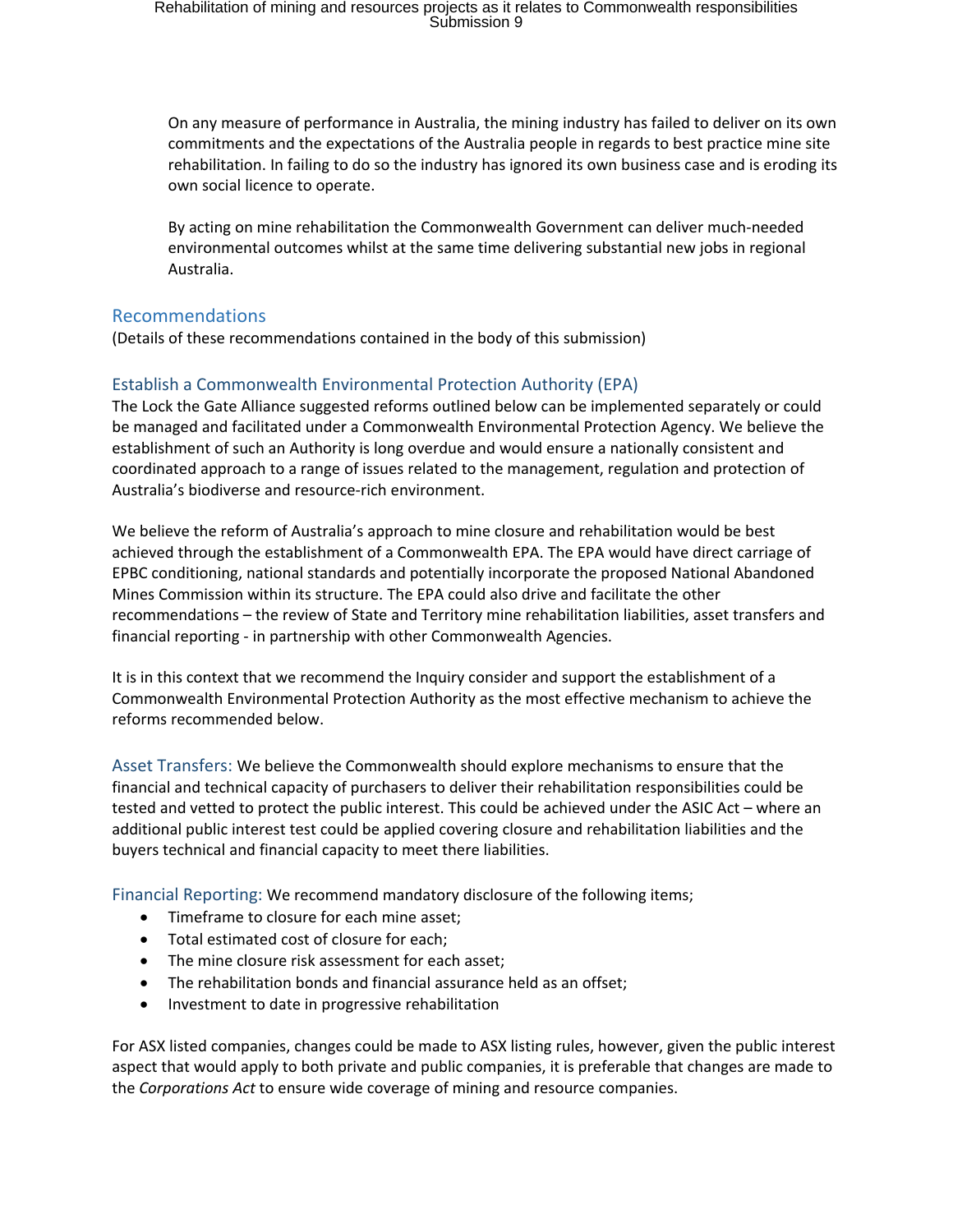#### EPBC conditioning for mines impacting on Matters of National Environmental Significance (MNES).

To ensure that approved mines have the lowest possible impact on MNES, rehabilitation related conditions must be applied to these projects through the EPBC Act. This includes;

- The proponent must submit a full life of mine and closure plan at the approvals stage which includes rehabilitation strategies designed to specifically protect at risk MNES,
- The proponent must submit a progressive rehabilitation plan including rehabilitation targets designed to enhance the protection of the at risk MNES during the mine's operational life
- The Commonwealth should require an independent assessment of the closure cost estimate based on the closure plan that informs the relevant jurisdictions level of FA with specific reference to protecting the MNES,
- The final landform and land use must reflect the lowest possible residual impact on the at risk MNES and mandate that voids are backfilled and out of pit waste rock dumps and tailings storage facilities are eliminated where these landforms have a demonstrable residual impact on MNES.

The rehabilitation of ERA's Ranger Uranium Mine, although not without its issues, sets a useful precedent in regards to protecting MNES (the Kakadu World Heritage Area) through improved planning for closure, community consultation, as well as the back filling voids and the elimination of tailings storage facilities and waste rock dumps.

Abandoned Mines: The Commonwealth could national demonstrate leadership on the abandoned mines issue through the establishment of a National Abandoned Mines Commission loosely based on Canada's National Orphaned Abandoned Mine Initiative (NOAMI). This Commission would be charged with furthering the implementation of the Strategic Framework for Managing Abandoned Mines in the Minerals Industry through SCER (Standing Committee on Energy and Resources) under COAG (Coalition of Australian Governments).

National Standards: We strongly recommend that the Commonwealth commits to working with the state and territories to develop a set of national standards covering the following six issues:

- Adequacy of financial assurances
- A final land form and land use policies
- Adequacy of legal requirements requiring progressive rehabilitation and best practice mine closure planning
- Closing loopholes that allow indefinite 'care and maintenance'
- Assessment regimes around sale of aging mine assets to minnows
- Adequacy of monitoring and enforcement regimes including strong legal penalties for noncompliance
- Investigation of state and territory mine rehabilitation strategic plans designed to deliver a coordinated approach that maximizes local employment and minimizes long-term environmental legacies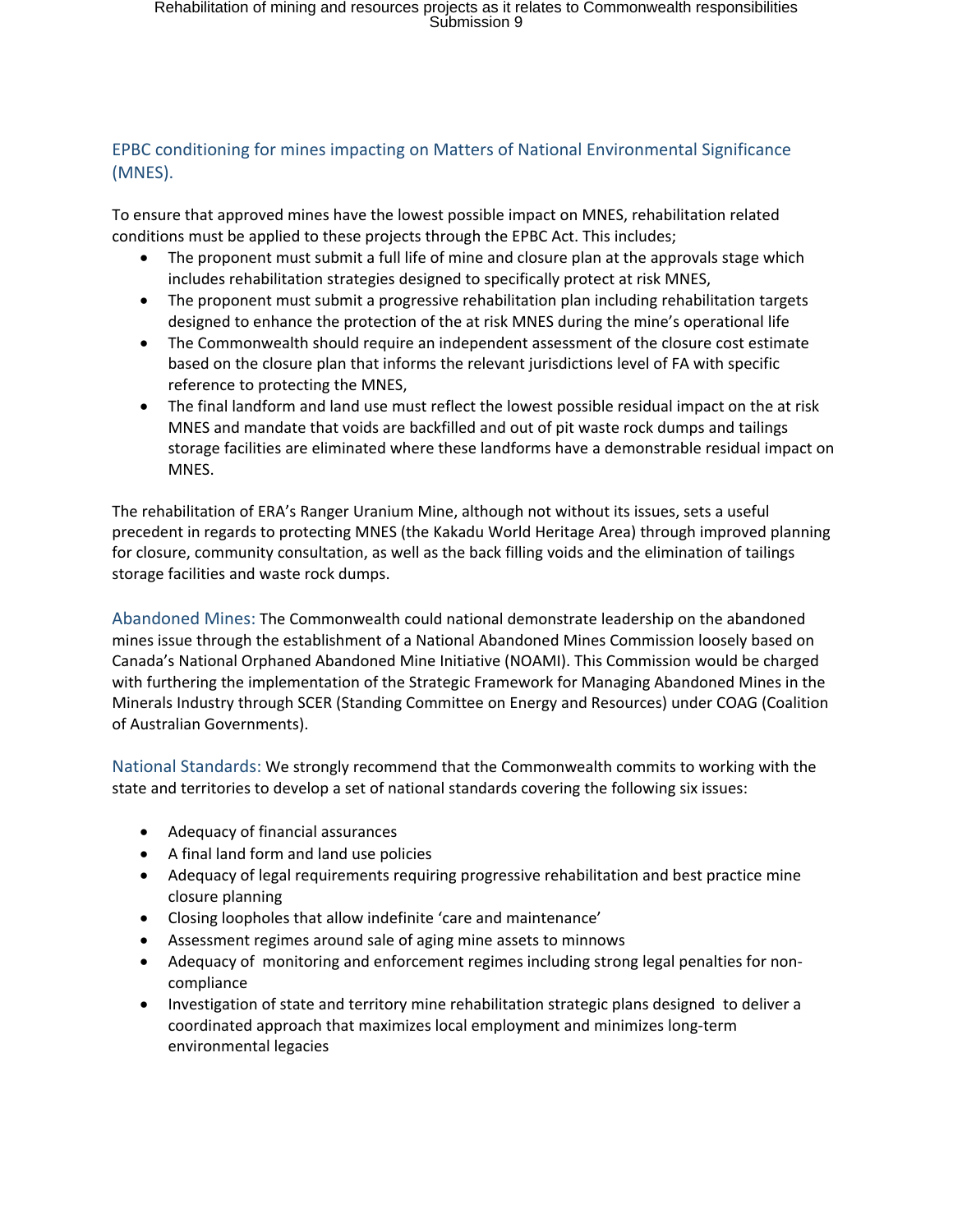#### Review by the Federal Treasury into State and Territory liabilities.

Given the extent of exposure of taxpayers and state and territory treasuries and balance sheets to the combination of abandoned mines liabilities and inadequate financial, we believe there is a legitimate role for the Commonwealth Treasury to undertake;

- 1. An assessment of the overall financial liability stemming from both abandoned and operating mines under the various state schemes
- 2. The risk these liabilities pose to state and territory treasuries and balance sheets, and
- 3. The identification of remedies and risk mitigation strategies through policy, programme and legislative reform

### Context – Current Industry Performance

There are over 50,000 abandoned mines across Australia. While many are small and arguably have a limited environmental impact, a significant number are large to very large and have material environmental impacts. Queensland now has some 15,300<sup>1</sup> registered abandoned mines of which 120 to 130 are classified as medium size but most likely to have impactful infrastructure such as tailings dams and waste rock dumps, and 317 are designated as large, very large and giant<sup>2</sup>.

The cost of repairing these abandoned mines currently falls on the Queensland taxpayer. The Queensland Auditor General estimated cost of their rehabilitation in excess of \$1 billion<sup>3</sup>. Given the cost of closing and rehabilitating large mines regularly exceeds \$500 million, \$1 billion would seem to be a gross underestimate.

A Lock the Gate Report "Abandoned Mines in Queensland - Toxic Time-Bomb or Employment Opportunity?" found that up to 6000 direct and indirect jobs could be created in regional and remote Queensland if the Queensland Government changed the funding model for addressing abandoned mines issue by converting the current FA system from being bank guarantee based one based of cash deposits.<sup>4</sup> A full copy of the report is attached in Appendix A.

The number of abandoned mines in Queensland and elsewhere continues to grow. This is a key indicator of both recalcitrant industry behavior and inadequate regulation. This is one key area where the Commonwealth has the potential to make a significant positive intervention (see below).

Beyond the historical situation, The Australia Institute's analysis "The Darkside of the Boom" reveals that the mining industry and its regulators continue to fail to deliver on the Industry's commitments and the protection of the public's interest respectively.

According to the Australia Institute analysis ;

*"relinquishments of mine sites that are fully rehabilitated and suitable for alternative further use are* extremely rare. No examples or statistics could be found of relinguishment of major mine sites in the big

<sup>1</sup> Statement by Mr Oscar Kadletz, Abandoned Mines Coordinator, Dept. Natural Resources and Mines to the Queensland Floods Commission of Inquiry, October 24th, 2011.

<sup>2</sup> Queensland Floods Commission of Inquiry, Ch 13, p374

<sup>3</sup> Queensland Auditor General, 2014

<sup>4</sup> ABANDONED MINES IN QUEENSLAND - Toxic Time-Bomb or Employment Opportunity? Lock the Gate, October 2016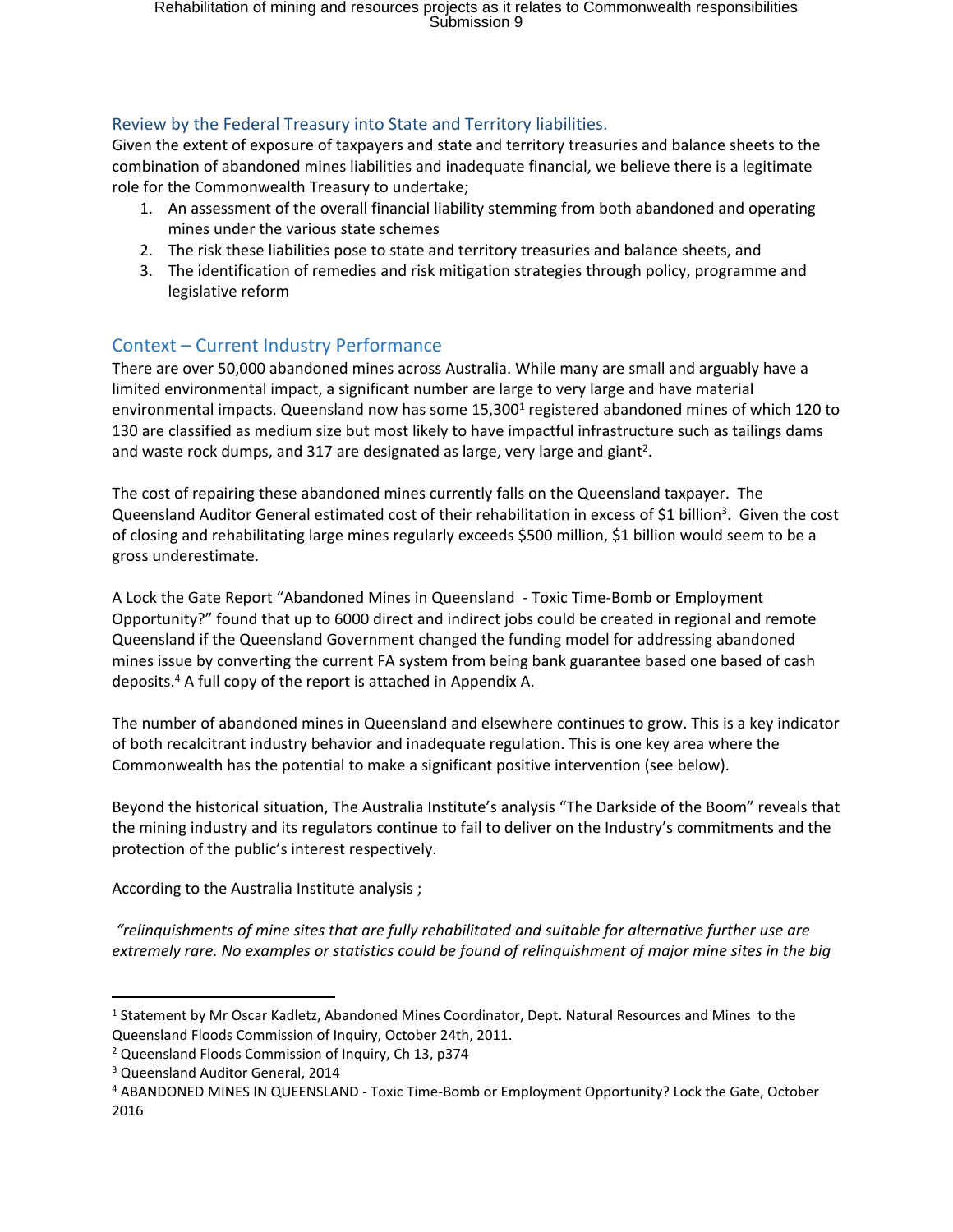*mining states of Western Australia or Queensland. One relatively small underground coal mine has been relinquished in NSW and an old sand quarry is now a botanical garden near Melbourne in Victoria. South Australia has 18 mines listed as rehabilitated, although only 14 are mineral mines. Eight of those* were barite mines; of the remaining six, most are from the  $19<sup>th</sup>$  Century and one is only "partially *rehabilitated". <sup>5</sup>*

In short, there have been no successful relinquishments of any mine of any significance in any jurisdiction in the last 25 years. This is significant given relinquishment of rehabilitated mines remains the ultimate goal of both the regulators and the industry and is the key measure of the industry's environmental credibility. Essentially relinquishment occurs when the closure and rehabilitation of the mine is deemed to be completed and the residual risk of the rehabilitated site is deemed to be of an acceptable level as to justify the lease holder being relieved of any on-going liabilities related to those rehabilitation works.

The Australia Institute study (see Appendix B) and the situation with abandoned mines illustrates that across all jurisdictions the mining industry and the regulators have failed to deliver on the letter, spirit and intent of State and Territory legislation and regulation as well as the industry's public commitments to sustainable development.

This historical and on-going situation warrants, if not demands, Commonwealth intervention.

### Financial Liabilities

Abandoned mines and poor mine rehabilitation performance expose the Australian tax payer to potentially massive liabilities.

Beyond the billions of dollars in liabilities accruing from Australia's 50,000 abandoned mines, current operating mines also pose a financial liability. This is because State and territory Governments consistently undervalue the extent of their exposure to existing liabilities which is manifest in the consistent under-estimation of the amount of financial assurance (FA) required to offset the failure of existing mining operations to adequately fulfill their legal rehabilitation obligations.

Examples of this can be found in QLD, Victoria and WA. The situation is likely to be the same in other jurisdictions and this is one area where the Commonwealth should take an active interest given the level of liability and the implications for state and territory budgets.

In 2016 a leaked Queensland Department of Environment and Heritage Protection (EHP) report, the Targeted Compliance Programme Report on Financial Assurance for Queensland Coal Mines (TCP Report) illustrated the extent of the QLD Government's financial exposure to inadequate FA in the State's coal sector.

The internal report was commissioned to test the sufficiency of FA held against the rehabilitation liability of QLD coal mines. The FA was examined in detail for 15 Queensland coal mines being 28% of coal mines in the State. In summary the Report found;

**<sup>5</sup>** The Australia Institute Dark side of the Boom - What we do and don't know about mines, closures and rehabilitation, August 2016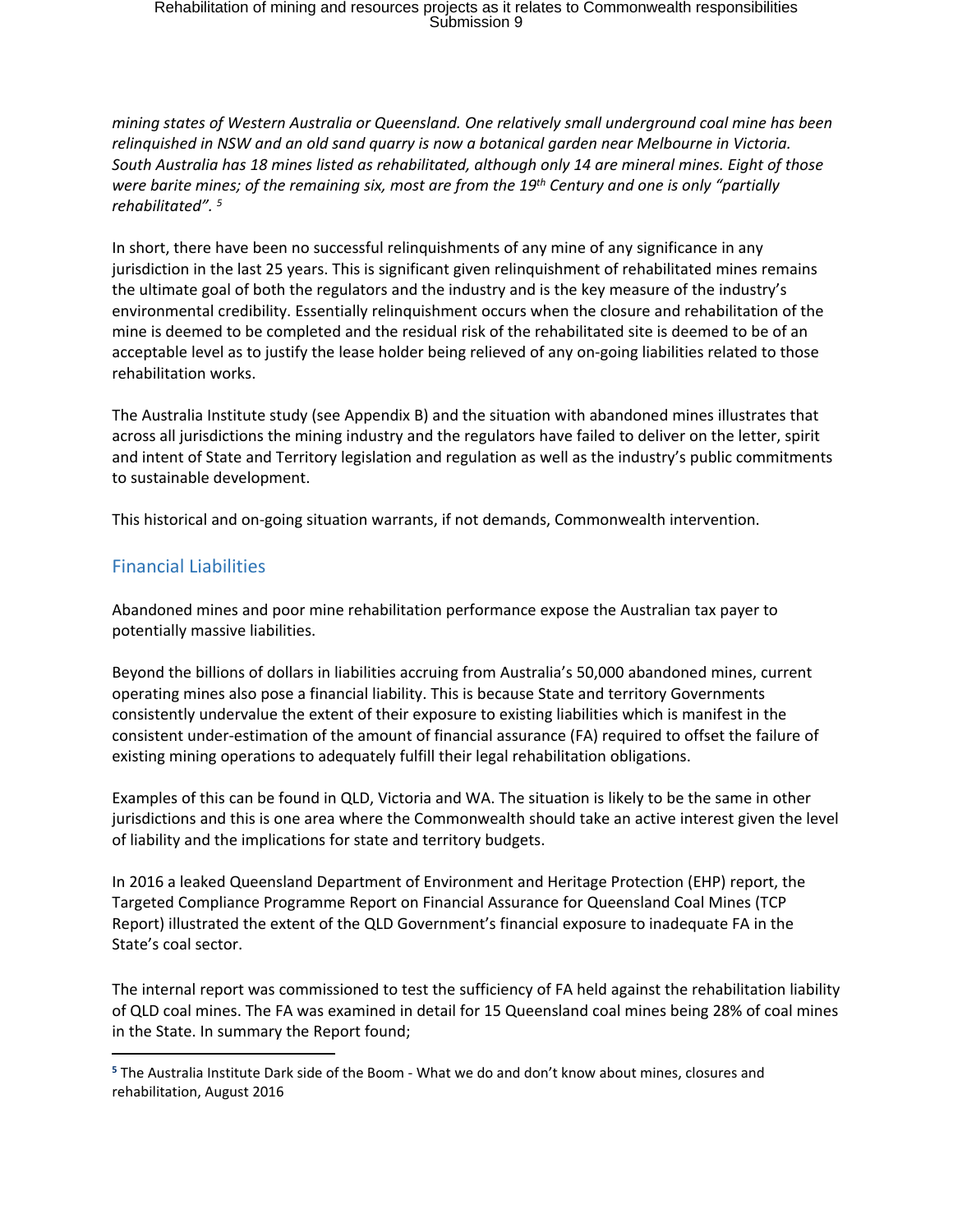- 1. The amount of FA held for the 15 mines sampled is insufficient to complete rehabilitation at these sites. The estimates deficit is \$839.8 million.
- 2. The TCP extrapolated this amount and found that the FA held for the coal industry in QLD is currently in deficit to tune of \$3.24 billion
- 3. The coal industry's footprint is now estimated to be 190,000 hectares of disturbed land and increasing
- 4. To date only 22.5% of coal mine disturbance has been subject to some type of "preliminary" rehabilitation down from 28% in 2006 and is on a downward trajectory
- 5. Only 507 ha or 0.003% of the total area disturbed by coal mining has been fully rehabilitated<sup>6</sup>

It should be noted that the TCP Report's figure of \$3.24 billion under-estimates the size of the problem as it does not include base metal mines, bauxite, gold, mineral sands or other operations. Further the extent of the deficit/ industry subsidy is based on the assumption that the State's and the industry's preferred final landform – permitting companies to leave the least expensive but highest impact outcome including large final voids and out of pit waste dumps as opposed to backfilling - is an acceptable outcome. Polling (see below) suggests that this is not the case - reinforcing the widely held view that the \$3.24 billion for coal alone is a significant under-estimation of the liability. The TCP Report is attached in Appendix C.

The belief that this number under-estimates the liability is further supported by an analysis of the Queensland Government FA Calculator. A Lock the Gate analysis (see appendix D) reviewed the Queensland financial assurance calculator and benchmarked it against industry best practice closure cost estimation. The review found that the Queensland FA calculator has a number of significant flaws including;

- No independent verification of the measurement of disturbed area
- No 'basis of estimate' to provide transparency for the rates and values in the calculator
- Absence of a range of indirect project management costs
- No accounting for EPCM costs
- No accounting for owner's costs
- No accounting for cultural and socio-economic obligations
- An underestimation of the costs of long-term monitoring
- No accounting for contingency which is necessary to account for the level of definition for the particular closure plan

Notably, the primary focus on the "physicals" of mine site rehabilitation in the Queensland calculator and guidelines omits significant project management costs that rigorous internal mining industry calculators would include as a matter of course.

It is likely that that the addition of all these costs to the estimate may result in an increase in the level of financial assurance by as much as 100% or more in specific instances. The analysis found that the level of financial assurance fails to cover the full cost of mine rehabilitation. This finding confirms the TCP reports findings which was based on the current flawed calculator.

<sup>6</sup> Targeted Compliance Programme Report on Financial Assurance for Queensland Coal Mines(TCP-009) 29 January 2016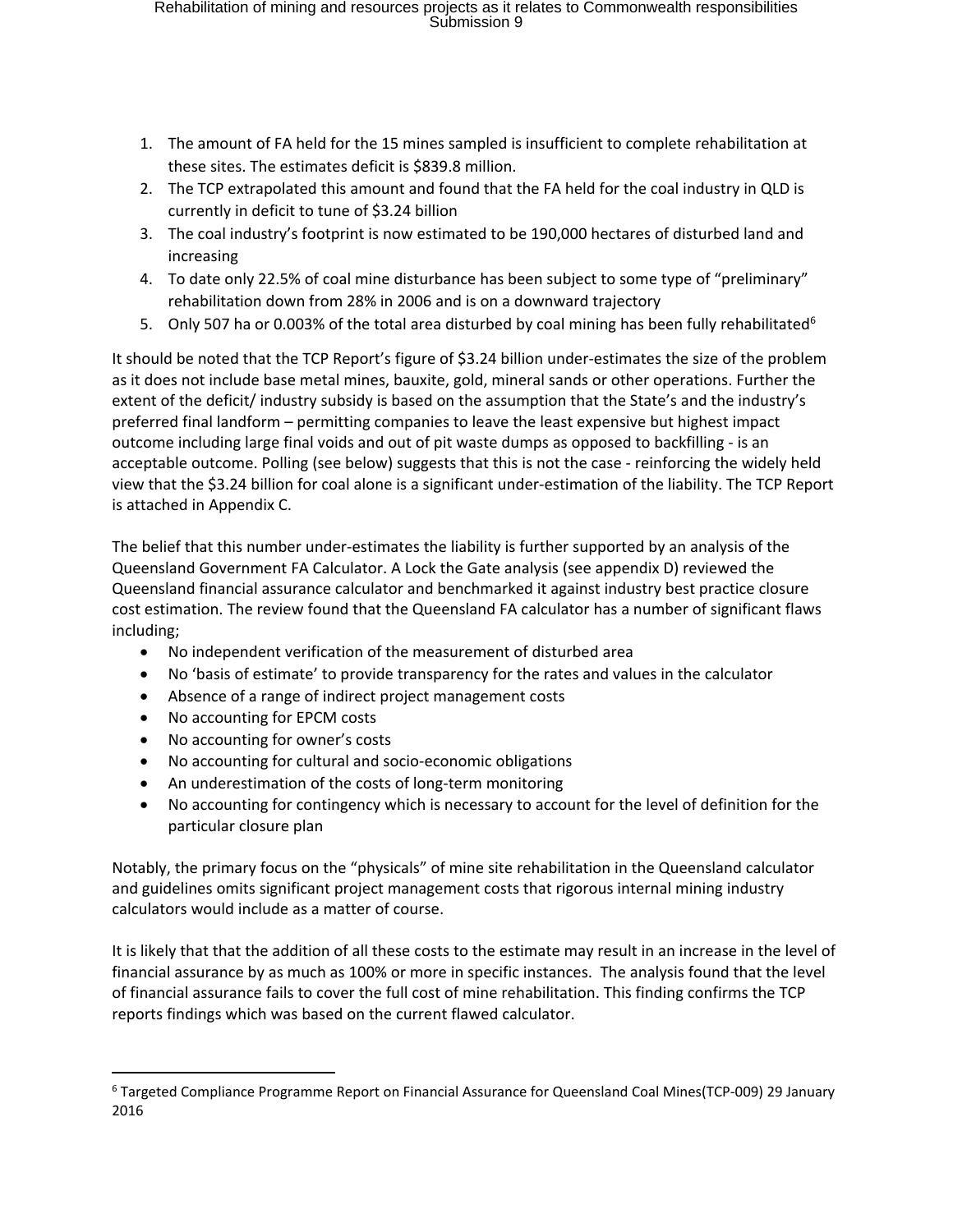In WA the State Government introduced the Mining Rehabilitation Fund (MRF) in 2013 which replaced the previous system of "unconditional performance bonds" which was introduced in the 1980s to ensure taxpayers were not exposed to unacceptable costs if miners failed to meet environmental requirements. When introducing the MRF the State Government retired more than \$1 billion in previously held bonds.

The MRF levy is based on the average expected cost of rehabilitation of different types of land disturbances, multiplied by the "fund contribution rate", which was set at one per cent. Land disturbance types were placed into five separate categories, each with its own unit rate. Tenement holders must report areas of disturbance against these land disturbance types. The total rehabilitation liability estimate, formed from the sum of each of these categories, is then multiplied by one per cent to determine the amount of levy owed.<sup>7</sup>

The MRF cannot be used until it reaches \$500 million. As of August 2016 the fund stood at \$64m<sup>8</sup>.

The MRF has failed to protect the interests of the West Australian taxpayer. The case of the Ellendale Diamond Mine serves to illustrate how the system has failed. The Ellendale mine called in the administrators on June 30 2015. According to the West Australian;

*"liquidators have been unable to find a buyer for Ellendale with the major sale barrier being the "estimated \$28 million environmental rehabilitation cost at the Kimberley mine". The liability was exacerbated by Kimberley Diamonds "failure to set aside rehabilitation money after it cashed out its \$12.1 million environmental bonds in mid-2013 after signing up to the State Government's Mining Rehabilitation Fund." Anyone interested in taking over the mining leases is likely to have to commit to* site rehabilitation. If such a buyer can't be found then "it is almost certain the costs of remediating the *site will be transferred to the MRF." <sup>9</sup>*

By comparison, and consistent with the requirements of the MRF Act, a paltry amount of just \$818,826.40 was contributed to the Mining Rehabilitation Fund with respect to the Ellendale site.<sup>10</sup>

On 4 December 2015, the CEO of the WA Department of Mines and Petroleum (DMP) declared the Ellendale site to be an abandoned site for the purposes of clause 9(1) of the MRF Act. Accordingly, the DMP is able to provide the funding to complete the on-ground works required to keep the site safe, stable and non-polluting.<sup>11</sup>

The MRF is unlikely to ever cover the full liabilities of mine rehabilitation in WA because of the formula and the failure of the scheme to address the different risk profiles of different operators. One other contributing factor is that none of BHPB's or Rio Tinto's iron ore mines in WA's Pilbara region is covered by the MRF<sup>12</sup>.

Victoria's recent Hazelwood Inquiry addressed the question of long-term environmental impacts of brown coal mining including mine closure and rehabilitation. In response the State Government

<sup>7</sup> WA Mining Rehabilitation Fund Regulations 2013

<sup>&</sup>lt;sup>8</sup> Australian Mining August 3<sup>rd</sup> 2016

<sup>&</sup>lt;sup>9</sup> The West Australia, September 3<sup>rd</sup> 2015

<sup>10</sup> https://www.gtlaw.com.au/wa-resources-update-march-2016

 $11$  ibid

<sup>&</sup>lt;sup>12</sup> Pers comm; Queensland Treasury Corporation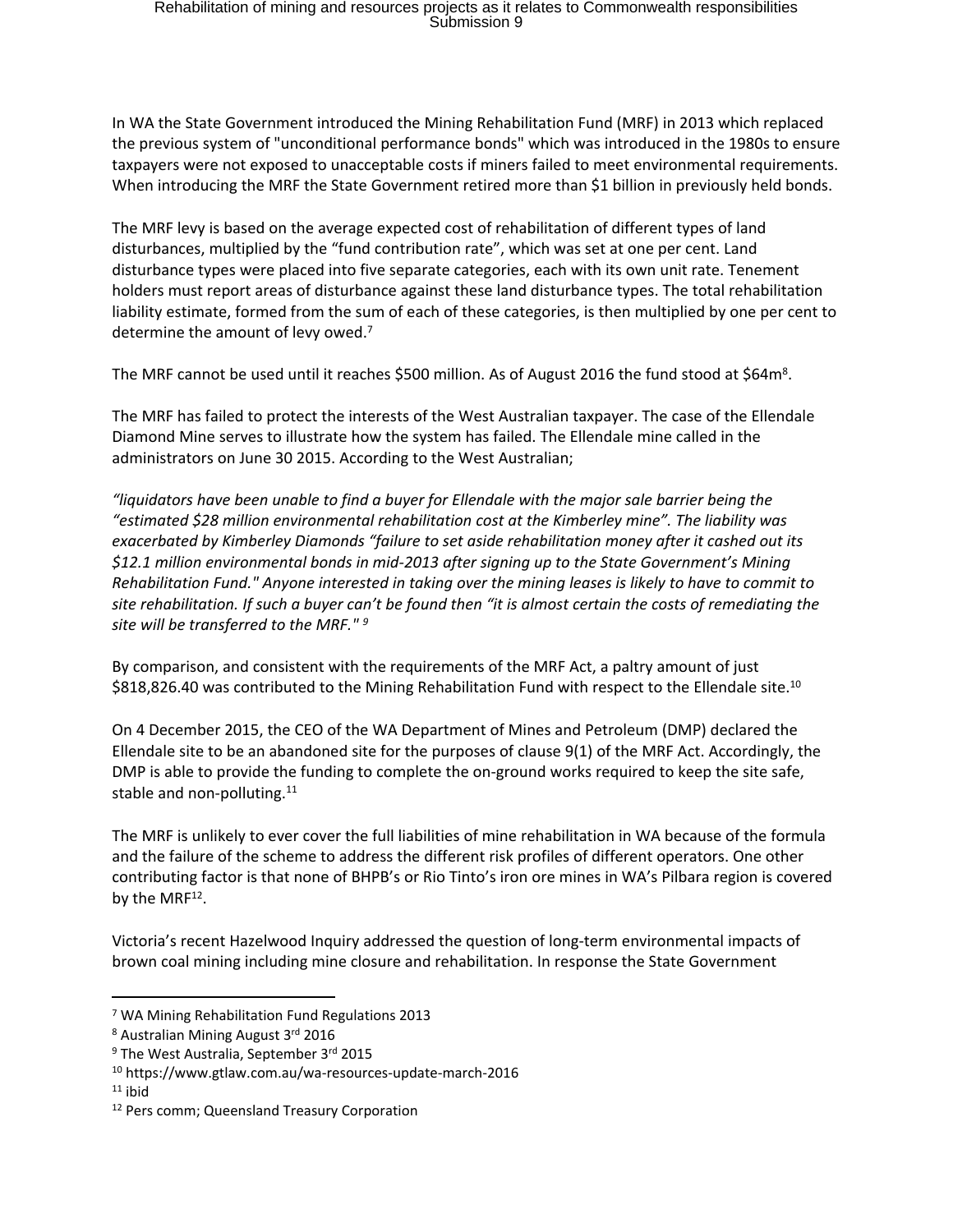enforced new bond requirements on the Latrobe Valley's big three coal mines designed to reflect the true cost of closure based on the operators own estimates. This translated into the following additional costs:

- The bond for AGL, which owns Loy Yang, will have to increase their bond from \$15m to \$112m by January 2017;
- The bond for Energy Australia, which owns the Yallourn mine, will rise from \$11.4m to \$68.5m; and
- The bond for Hazelwood's owners will go from \$15m to \$73.4m.37

This represents a more than five-fold increase in the total from \$41.4m to \$254m. Doubts remain as to the adequacy of this increase given that none of these mines has a finalized closure and rehabilitation plan.

Victorian Premier Daniel Andrews declared: *"We've had companies for too long that have been allowed* to put aside just a fraction of what it costs to keep their mines safe and what it costs to return those *mine sites to the community, to whom they fundamentally belong, at the end of useful life".<sup>13</sup>*

### Industry standards

The mining industry has developed a raft of internal standards, guidance notes and technical papers to inform its own practitioners in regards to managing mine closure and rehabilitation risks. Collectively the industry's intellectual property relating to mine closure planning, closure cost estimation, rehabilitation techniques including mitigation of key environmental risks such as acid mine drainage presents law makers with an "off the shelf" solution to most of the current regulatory inadequacies.

The International Council on Mining and Minerals (ICMM) commits its members which include all the major mining houses present in Australia, to;

*"mining companies have a responsibility to work towards land rehabilitation – the return of disturbed land to a stable and productive condition. …*

As a mining operation approaches the end of its life, there should be a clear plan for transitioning from *operational to closure and decommissioning and, ultimately, post-closure. Properly done, such a transition is characterised by:*

- *engineering works to decommission and dismantle infrastructure, complete rehabilitation, grade landforms for effective drainage, cap and cover tailings facilities, implement post-closure monitoring networks*
- *administrative works relating to transferring assets, demobilising the labour force, relinquishing agreements, and other government and NGO agreements*
- *due diligence monitoring and reporting on the post-decommissioning status of environmental and social aspects of the site.*

<sup>&</sup>lt;sup>13</sup> Arup, T. 2016, Latrobe Valley brown coal mine bonds increased in Hazelwood fire response, The Age. http://www.theage.com.au/ victoria/latrobe-valley-brown-coal-mine-bonds-rise-dramatically-in-hazelwood-fireresponse-20160415-go76u2.html 38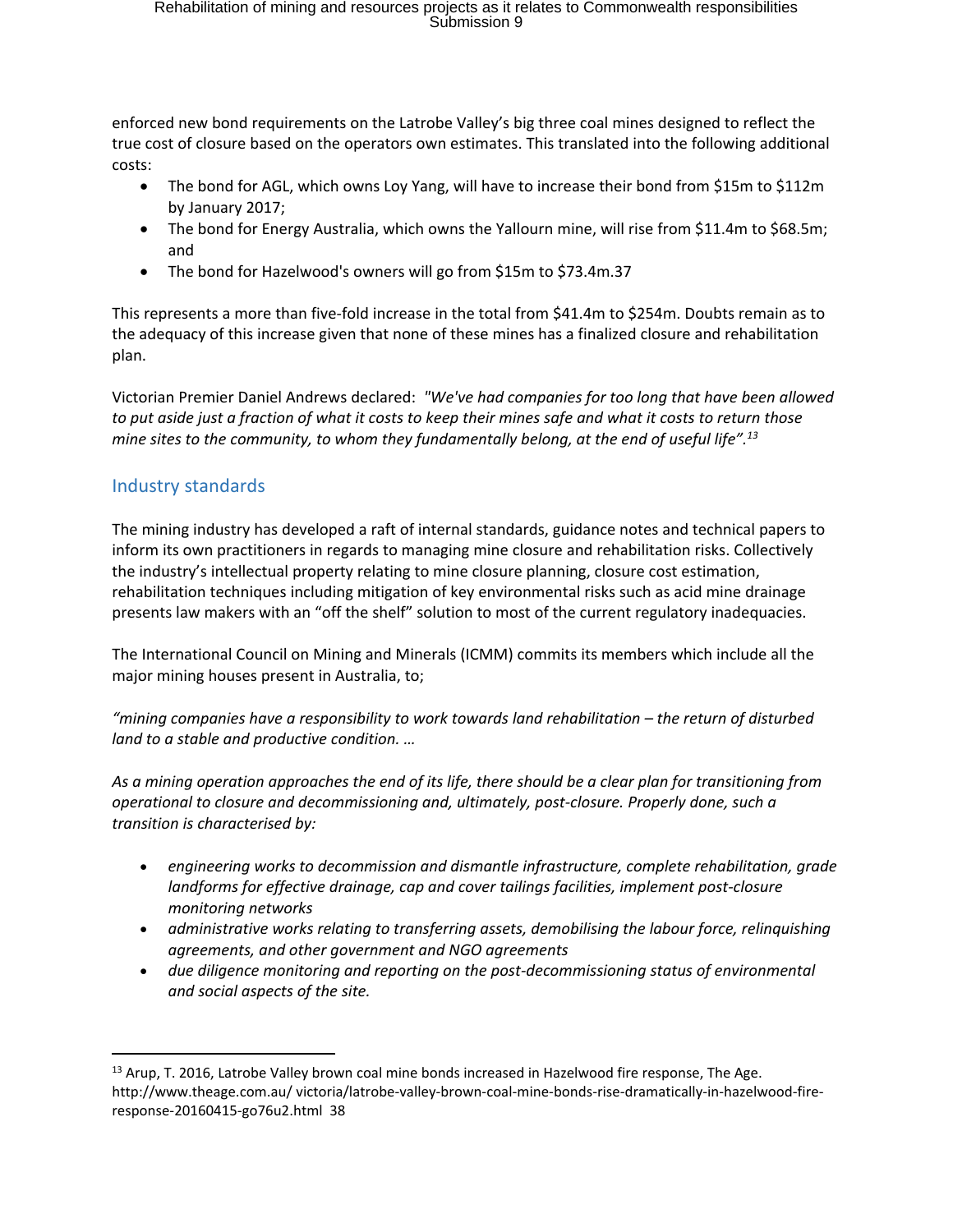*Rehabilitation of the land disturbed by mining needs to not be an afterthought, only starting towards the end of an operation but should instead be a continual activity. Responsible mining companies should undertake rehabilitative actions, including remedy of environmental risks, return of disturbed land and stabilisation of creeks and drainage channels across the full lifetime of an operation.<sup>14</sup>*

The ICMM has also developed a mine closure toolkit<sup>15</sup> which is a framework to implement best practice mine closure and rehabilitation. The Minerals Council of Australia has committed the industry to ensuring mined land is returned to a usable state;

*"The minerals industry recognises that while some previously mined areas are rehabilitated to preexisting condition or better, other mined areas result in substantial transformation of the landscape. It is the minerals industry's goal to ensure that this land is available for subsequent economic activities, conservation or community use."<sup>16</sup>*

One of the key issues is the failure of regulators to hold the industry to account in relation to its own internal policies, standards, guidelines and commitments. If regulators were to adopt and enforce the industry's leading practice guidance on mine site rehabilitation, closure planning, progressive rehabilitation and closure cost estimation then there would probably be no need for reform or this Senate Inquiry.

A good example of regulatory failure relates to the maximization of progressive rehabilitation during the operating life of the mine. Maximising the level of progressive rehabilitation is a key risk management strategy that should be uncompromisingly regulated and enforced in the form of mandated targets, to all mining operations throughout Australia. The MCA purports to support life of mine planning and progressive rehabilitation;

*"Responsible environmental management over the life of a mining operation is essential for successful rehabilitation. Companies are careful to avoid disturbing land unnecessarily and to minimise the footprint of operations. This reduces the scale and complexity of rehabilitation requirements, and lowers* the cost to companies. Furthermore, rehabilitation is undertaken not only at the end of a mine's life, but *progressively during the mining process. This enables companies to meet rehabilitation obligations and minimise risk over the life of the operation<sup>17</sup>."*

Yet the performance of the industry falls well short of this rhetorical commitment;

<sup>14</sup> https://www.icmm.com/en-gb/society-and-the-economy/mine-closure/land-rehabilitation

<sup>15</sup> https://www.icmm.com/website/publications/pdfs/310.pdf

<sup>&</sup>lt;sup>16</sup> http://www.minerals.org.au/file\_upload/files/resources/MCA\_Stewardship\_Policy\_2012.pdf

<sup>&</sup>lt;sup>17</sup> Mine rehabilitation in the Australian minerals industry, MCA, 2016 page 4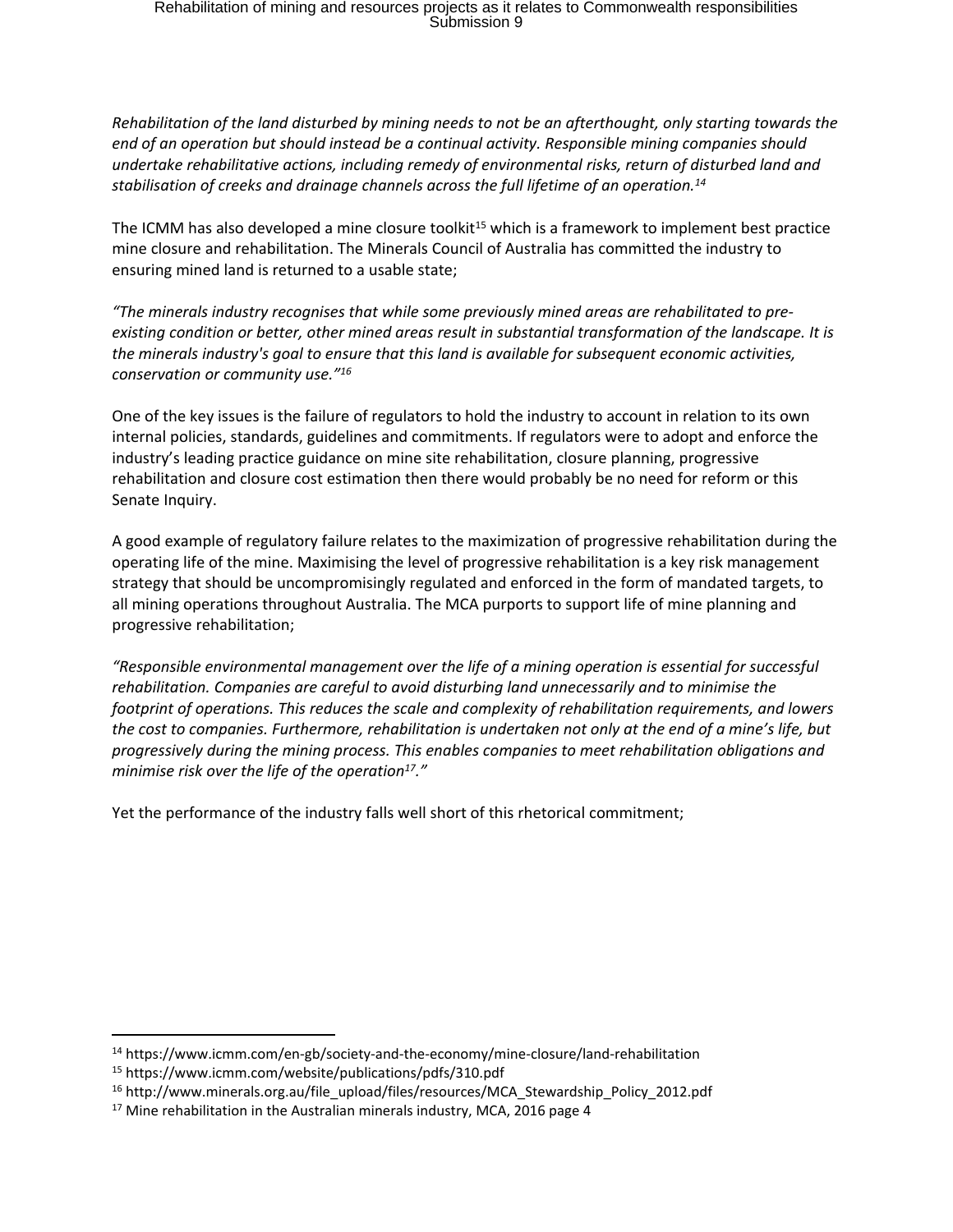## Summary of Progressive Rehabilitation Performance

|                     | Progressive Rehabilitation to<br>Disturbance Ratio - FY 2015 | <b>Explanatory Notes / Source</b>                                                                                                                                                                                                 |
|---------------------|--------------------------------------------------------------|-----------------------------------------------------------------------------------------------------------------------------------------------------------------------------------------------------------------------------------|
| <b>Rio Tinto</b>    | 15%                                                          | 2015 Sustainable Development Report.<br>There are contradictory figures in the<br>2015 report. The 15% figure is based on<br>the performance data. In the Governance<br>section of the same report Rio claims a<br>figure of 26%. |
| <b>BHP Billiton</b> | 28%                                                          | 2015 Sustainable Development Report                                                                                                                                                                                               |
| Anglo American      | 15%                                                          | 2015 Sustainable Development Report                                                                                                                                                                                               |
| Glencore            | 23%                                                          | 2015 Sustainable Development Report                                                                                                                                                                                               |

The Lock the Gate Alliance has developed two leading practice guidance notes for mine closure planning and closure cost estimation based on an amalgamation of internal industry guidance and advisory notes.

It should be noted that while these documents represent leading practice, mining companies rarely enforce their own standards or guidelines given the pre-eminence of maximising cashflow as opposed to long-term mine planning and planning for closure. Nonetheless they represent what should be standard industry practice if the industry was truly committed to best or leading practice.

These leading practice based summaries can inform a template for closure plans that state and territory governments should require as part of the project approvals process and in regards to financial assurance calculation. These guidance notes are attached in Appendices E and F.

#### Public expectations

In return for the privilege of exploiting and profiting from Australia's non-renewable mineral resources, the public rightly expects that mined land be rehabilitated to an extremely high standard. Indeed the public has accepted the mining industry's public commitment that "*land is available for subsequent economic activities, conservation or community use"* after mining ceases.

In 2016 The Australia Institute commissioned an opinion poll to gauge the Australian public's opinions in relation to mine rehabilitation (See Appendix G). The polling found the following;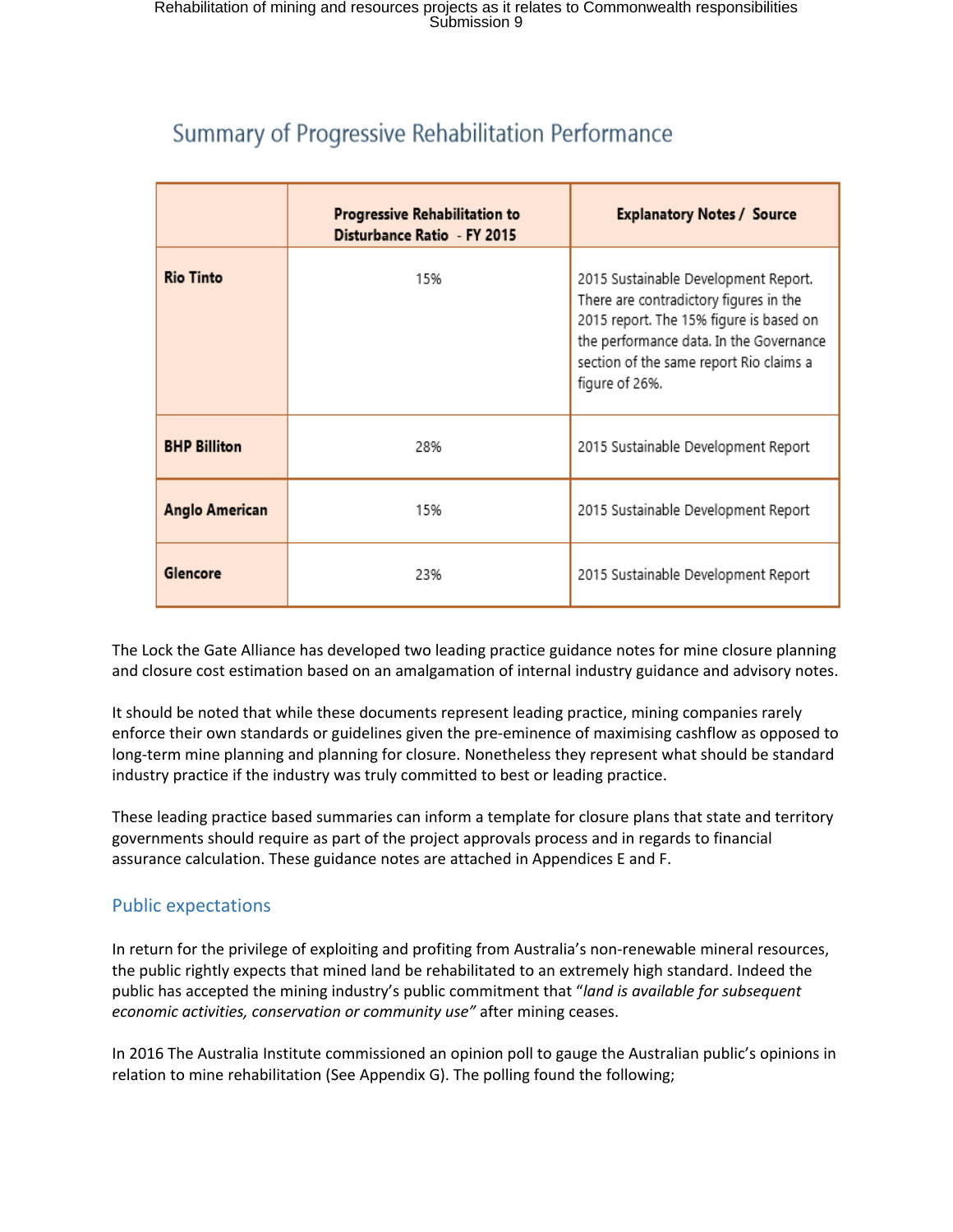- 77 percent of respondents said that mine sites should be fully rehabilitated, described as: *Rehabilitation close to previous natural or farming condition - pits refilled to near original surface level, groundwater protected and original types of vegetation replanted.*
- A further 11 percent of people said partial rehabilitation was preferable, described as: *Pits partially refilled, water pollution minimised, some revegetation of the mine surface but not to original condition.*

Less than 1 percent of people felt that it was acceptable for "pits [to] remain and fill with saline or acidic groundwater, dirt and rock piles remain in a fenced off area." The final 12 percent responded "don't know/not sure".<sup>18</sup>

The gap between what the industry promises and what the public expects is growing as regulators continue to ignore leading practice and approve significant numbers of very large pit voids and out of pit waste rock dumps as part of mine rehabilitation plans.

Over time this gap between public expectations and industry performance is eroding the industry's social licence to operate. Indeed the industry seems to be ignoring its own business case for delivering leading practice rehabilitation as articulated by Rio Tinto;

*"We face changing expectations around land use management and conservation that have the potential to affect the delivery of our longer-term business objectives. Restrictions on land access represent a material risk for our organisation. This increasingly makes mining and processing projects the subject of greater scrutiny by regulators, local communities, investors, non-government organisations (NGOs) and employees. The public, NGOs and regulators look to performance-based evidence to measure our real commitment to land use stewardship…*

*Rio Tinto's land management strategy puts an emphasis on will be improving rehabilitation performance. This relates to improvements both in the size of the area rehabilitated, and the quality of the rehabilitation. We are committed to restoring the land we have disturbed in accordance with leading environmental practice."<sup>19</sup>*

#### Final Landforms – Voids and Dumps

Regulators in all jurisdictions continue to approve plans of operations, closure plans and various licences and authorities that include huge open pit voids, out of pit waste rock dumps and capped tailings storage facilities as part of the approved final landform. This is in stark contrast to public expectations and the implicit commitment by the mining industry;

*"The minerals industry recognises that while some previously mined areas are rehabilitated to preexisting condition or better, other mined areas result in substantial transformation of the landscape. It is the minerals industry's goal to ensure that this land is available for subsequent economic activities, conservation or community use."<sup>20</sup>*

<sup>18</sup> Public Opinion on Mine Site Rehabilitation, The Australia Institute, June 2016

<sup>19</sup> http://www.riotinto.com/sustainabledevelopment2012/environment/land.html

<sup>&</sup>lt;sup>20</sup> Mine rehabilitation in the Australian minerals industry, MCA, 2016 page 4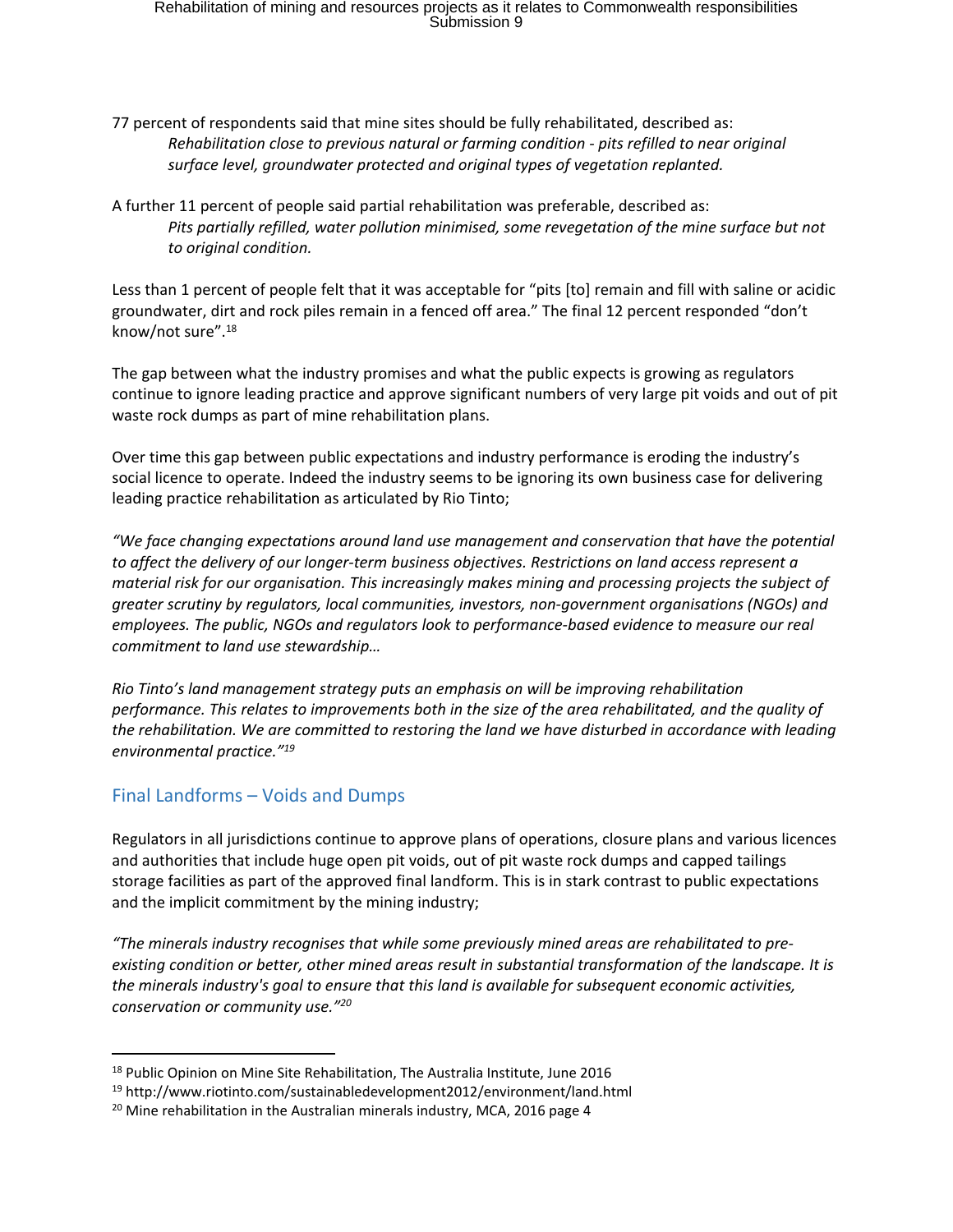A final landform that includes large pit voids, out of pit waste dumps and capped tailings storage facilities represents a permanently and fundamentally altered landscape with diminished utility and value for "subsequent economic activities, conservation or community use". Where mining involves production of acid forming materials, salts, radionucleides and other persistent non-organic pollutants, the long-term consequences of these landforms can be dire as these engineered structures fail or become compromised over time.

This also includes the water quality in these pits. In many cases the water quality in these voids will become hyper-saline and toxic over time.

This scenario is particularly relevant in metalliferous (copper, lead, silver, zinc and gold) mines and coal mining in certain regions. A case in point is the Century Zinc Mine in North-west Queensland where the final landform design of the waste rock dumps assumes their failure in the future by virtue of a surface water drainage plan that directs water flows from these structures into the un-rehabilitated pit void. This design including expensive store and release covers is considered leading practice. However it is assumed in the closure plan that the water quality of this pit will become hyper saline and toxic overtime as the pollutants become more concentrated through evaporation.<sup>21</sup>

The industry and its regulators do not advertise that they are approving the creation of these ruined landscapes as part of the approval and "regulation process". In fact there is no structured public consultation process in any state that involves the local affected and broader tax paying community in any consultation or approval process regarding the final landform. It is a convention across all jurisdictions that the industry will propose the option that allows it to maximize its short-term cash flow at the expense of the long-term social, economic and environmental costs inherent in a ruined or fundamentally and permanently diminished landscape.

This again is in stark contrast to the Industry's rhetoric. The International Council on Metals and Mining, mining's global peak body recommends on page 17 in its "Planning for Integrated Mine Closure Toolkit" the following approach to stakeholder engagement;

<sup>&</sup>lt;sup>21</sup> Rick Humphries, pers comm MMG mine closure specialists Century Mine, 2014.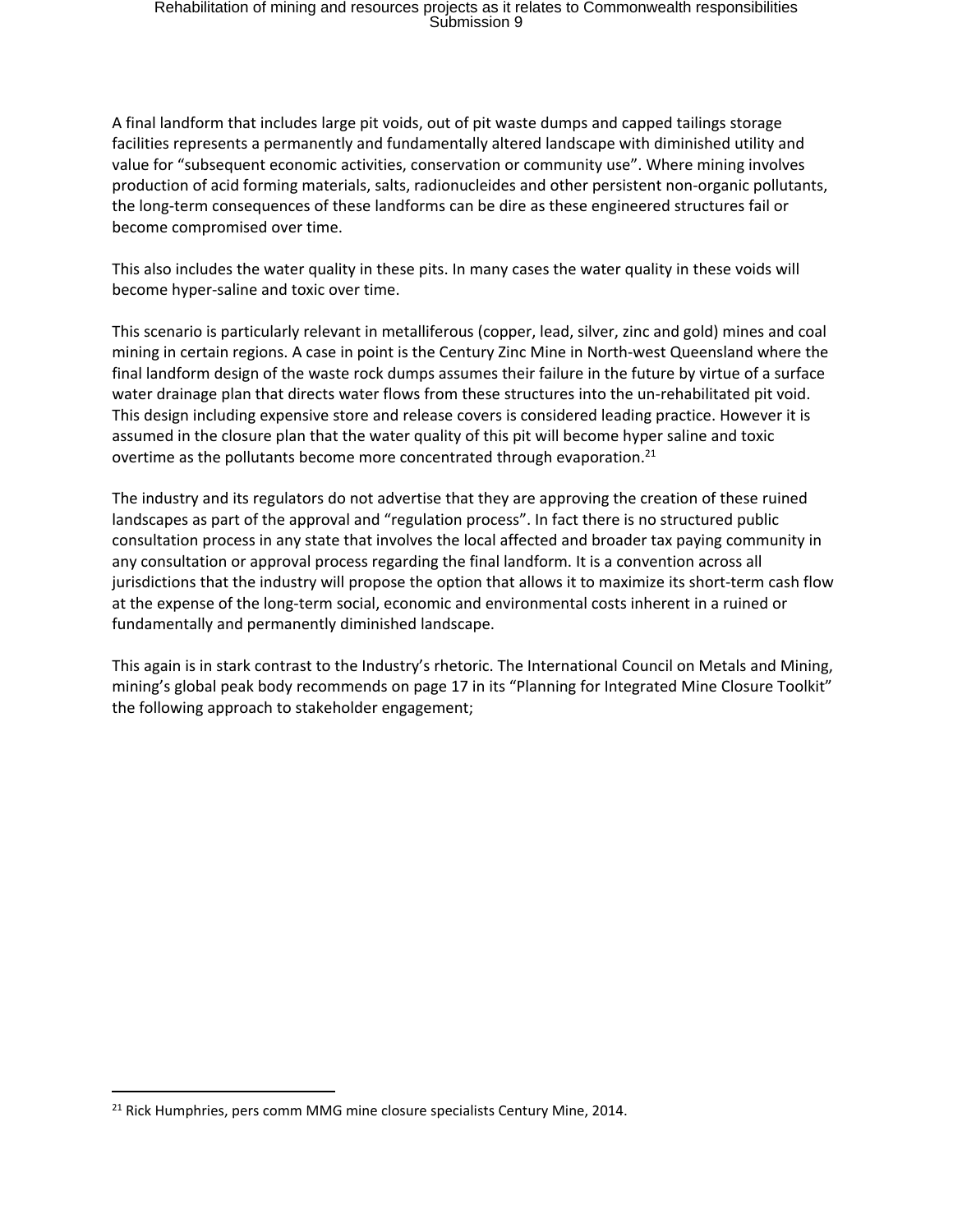Effective closure planning involves bringing together the views, concerns, aspirations, efforts and knowledge of various internal and external stakeholders to achieve outcomes that are beneficial to the operating company and the community that hosts it. For a company, this involves:

- Incorporating closure planning into the early stages of project development (nominally pre-feasibility and feasibility) and operations;
- Collating the goals and views of various stakeholders (project owner, local community, government, and non-governmental organizations (NGOs)) at the early stage of project development and operations to inform closure and post closure goals;
- Acting to meet the goals by working with the relevant stakeholders within and outside the project owner's organization;
- Using the concepts of risk and opportunity to both minimize liability and maximize benefits to all relevant parties; and
- Using multidisciplinary expertise and multi-stakeholder processes to ensure that mitigation of risk in one area does not increase risks in another.

The process of engagement with internal and external stakeholders should be undertaken throughout the life cycle of the operation. The type of engagement may vary between life cycle phases, but engagement during the operational phase of a mine should be at an appropriate level of frequency throughout. The process of engagement may not result in full consensus on closure outcomes, but it should be considered successful if it leads to fully informed decisions.

It should be noted that the non-transparent, industry driven approach to final landform design in Australia is also eroding the industry's social licence as the public's awareness of the impacts of these behind closed door arrangements between the industry and captured regulators becomes more evident.

The most comprehensive analysis of the extent and impact of final pit voids can be found in a 2016 study, The Hole Truth: The mess coal companies plan to leave in NSW<sup>22</sup> (attached in Appendix H). The report found;

- In the last five years, 36 open cut coal mines have been active in NSW. In Australia, when mines cease production their owners are not required to fill in the pit that remains. These "final voids" may be hundreds of metres deep, kilometres in length, and their impact and scale is poorly understood.
- For the first time, this report provides an audit of the total size of coal mine final voids in NSW. There are at least 45 voids with a total of 6,050ha of voids either planned or approved, covering a total area greater than all of Sydney Harbour.

<sup>&</sup>lt;sup>22</sup> The Hole Truth: The mess coal companies plan to leave in NSW – Energy and resource Insights, 2016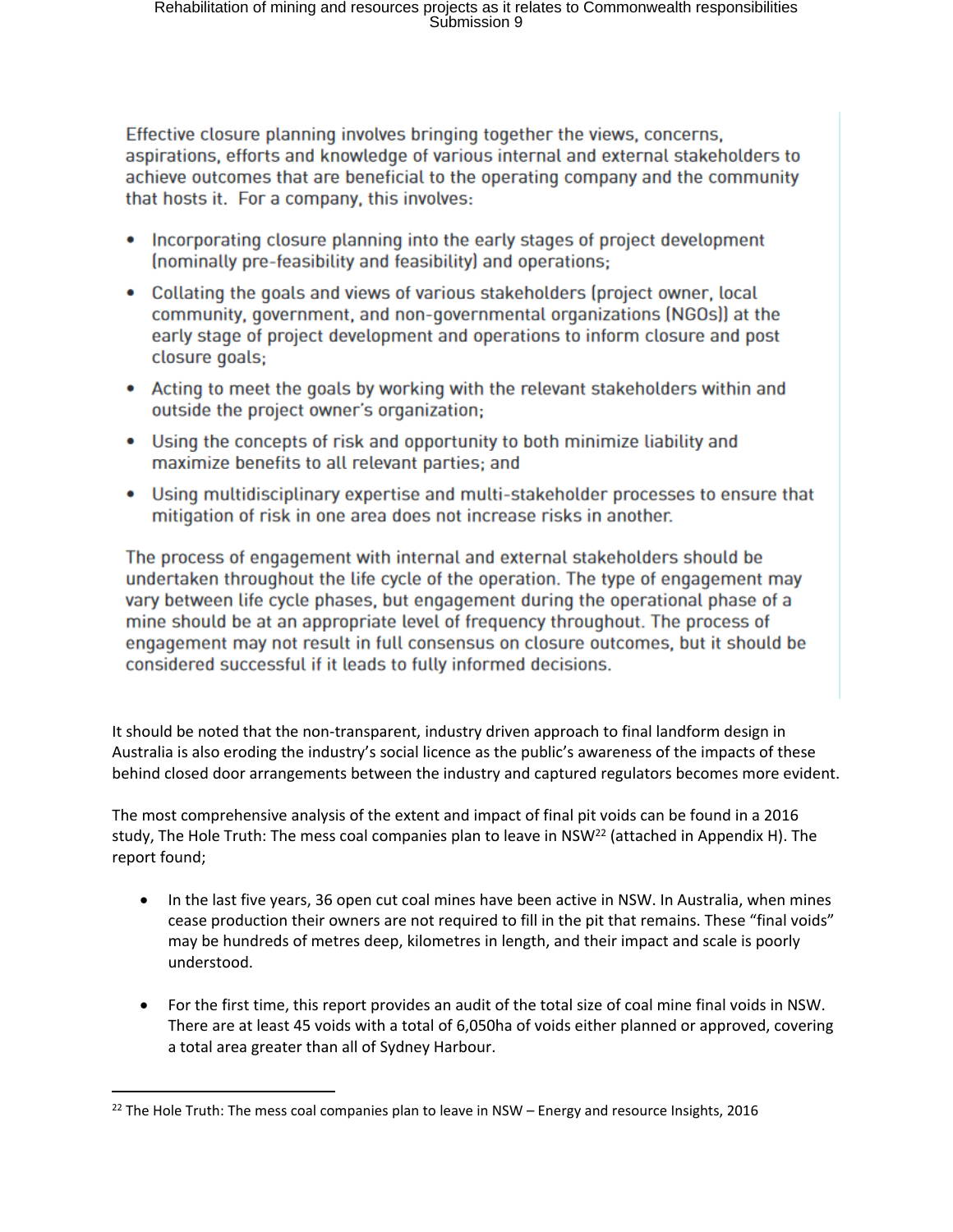- Modern coal mines have pits that may extend 150 metres or more below the natural water table. This means water impacts are a key issue with final voids. In most cases, lakes will form in the voids. These will draw down local groundwater and take significant periods of time to fill with water, often centuries. Water quality in these final void lakes is typically poor and will worsen over time. These lakes will become increasingly saline. A scientific study estimated that one large void in the Hunter Valley may contain approximately 1 million tonnes of salt after a period of 500 years. Should these lakes overfill, the flooding of water onto surrounding land would have a detrimental impact.
- The full extent of this toxic legacy is poorly understood. Groundwater assessments for mining approvals often address final void water chemistry very poorly. In addition, there are significant variations in both the quality and nature of predictions contained in environmental impact assessments.
- Backfilling final voids can mitigate many of their social and environmental risks, and presents the opportunity to return land to a form that supports pre-mine use. In the United States, filling in coal mine final voids has been required by law since the 1970s. Yet, in Australia, this is still not the case.
- Mining companies usually present cost as a critical factor in their decision to not backfill final voids and avoid it if possible. Or point to the possibility of mining at a future date. However, retrospectively filling in voids after mining is finished is the most expensive option. If, as in the United States, a mine was planned on the basis that all voids must be filled, the associated costs would be lower.
- One responsibility of regulators is long-term custodianship for the land, yet they have allowed mining companies to leave a polluting and pockmarked landscape for future generations. Continued regulatory failure and flawed assessment processes are permitting considerable swathes of NSW to be rendered into ugly, vast, saline lakes.
- For years the NSW Government has been letting coal companies off the hook on the question of filling in the huge holes created by open cut coal mining. Now, for the first time, the scale and cost of that failure is revealed in all its ugliness. The hole truth is, we've got a big problem.

It should be pointed out that in the Central Queensland Coalfields, that state's regulators are facilitating the same outcomes as in the Hunter Valley but on a much grander scale. The extent of this future liability is yet to be documented.

The "Hole Truth" report cites legislation in the US that mandates the back filling of pit voids in order to minimise the long-term environmental, social and economic impacts of coal mining.

The Surface Mining Reclamation and Control Act (SMCRA) was passed by Federal Congress in 1977 and establishes minimum federal standards for the regulation of coal mining. Using the federal standards as a guide, each state where there is (or may be) surface coal mining may propose a state regulatory program to control mining. SMCRA requires the Secretary of the Interior to approve any state program that meets or exceeds the federal standards. This procedure allows individual states to gain primary control over the regulation of surface mining.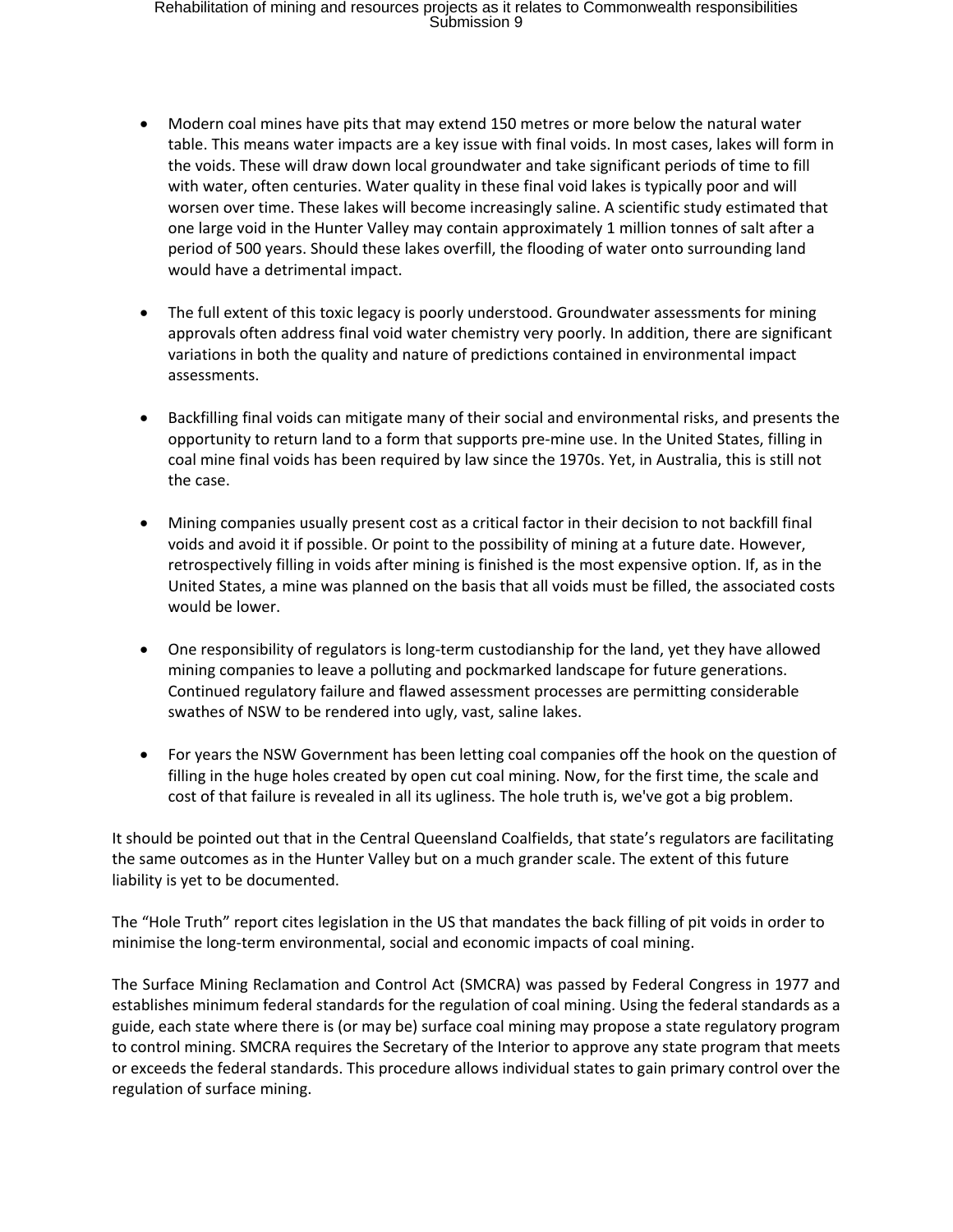The federal government must establish its own program for any state that fails to submit a program, or that submits an inadequate program. All of the major coal states have received federal approval of their state programs. However, a federal program was implemented in Tennessee when citizen groups uncovered serious problems with the state's administration of surface mining controls. Today, Tennessee remains the only significant coal mining state with a federal program.

SMCRA requires that each state program contain certain performance standards with which all operators must comply. These performance standards set levels of environmental damage that are deemed unacceptable and in some cases, they actually tell the operator how a mining operation must be conducted to protect the environment. SMCRA also requires each state to adopt certain provisions to govern permitting and bonding, inspection and enforcement, and to establish procedures for designating certain lands unsuitable for mining. This chapter provides an overview of the basic requirements established by SMCRA in each of these areas. Later chapters of the handbook contain more detailed discussions of the statute.

SMCRA covers all surface coal mining operations in the United States as well as the surface effects of underground coal mining. In addition, SMCRA covers coal preparation and processing facilities, coal waste piles, and those coal-loading facilities that are located at or near a mine site. The only exceptions to the Act's coverage are for: (1) operators who produce less than 250 tons of coal per year; (2) operations that extract coal solely for a landowner's personal (noncommercial) use; (3) operations that extract coal secondarily to the extraction of other minerals (the coal may not exceed 16.6 percent of the total minerals removed); and (4) operations in which the extraction of coal is incidental to governmentfinanced construction.

SMCRA requires the operator to restore the affected land to a condition capable of supporting the uses it could support before mining, or to "higher or better uses". The operator must also:

- 1. restore the approximate original contour (AOC) of the land by backfilling, grading, and compacting;
- 2. minimize disturbances to the hydrologic system by avoiding acid mine drainage and preventing additional contributions of suspended solids (sediments from erosion) to nearby streams and other water bodies;
- 3. reclaim the land as soon as practicable after the coal has been extracted, and even as the mining operation moves forward; and
- 4. establish a permanent vegetative cover in the affected area.<sup>23</sup>

SMCRA was passed 40 years ago. Yet in all Australian jurisdictions the regulators continue to approve large open pit voids, hundreds of them across various landscapes, as the preferred option. The collusion between the regulators and the industry in this regard will result in a vast legacy of sites that fail the mining industry's own test of ensuring *"that this land is available for subsequent economic activities, conservation or community use".*

Australia and Australians deserve world's best practice mine site rehabilitation and the intent of SMCRA reflects this. Any future review of coal mining in Australia or within its various jurisdictions must

<sup>23</sup> <https://sites.google.com/site/stripmininghandbook/a-brief-review-of-smcra>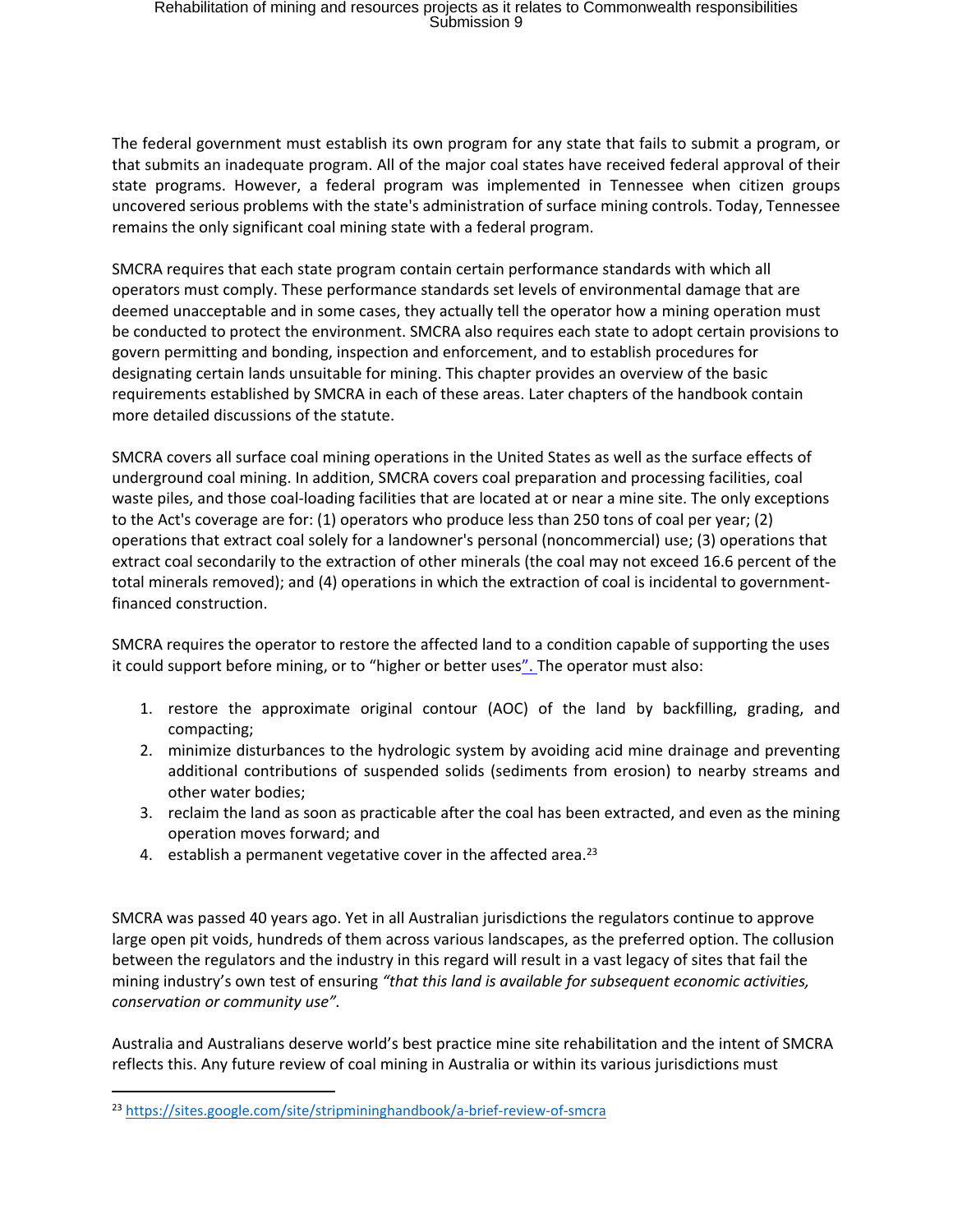consider SMCRA's goals as the most appropriate and beneficial for Australian tax payers and the environment. The fact is that the US coal industry continued to profit and produce goal under SMCRA rendering industry arguments in Australia that back filling voids would make the industry unprofitable null and void (no pun intended).

#### Employment opportunities

Improved mine rehabilitation planning and execution will extend employment at operating mines beyond "last ore" through the active rehabilitation stage and into the longer "passive" stage that includes revegetation, maintenance and monitoring through to relinquishment. This may take several decades in many instances.

Equally bringing mines out of care and maintenance into closure and rehabilitation could deliver hundreds of jobs in areas such as Central Queensland where according to the Department of Natural resources and Mines there are six open cut coal mines in care and maintenance.<sup>24</sup> Rehabilitating these mines will require a significant investment in plant, equipment and people given all these sites have low rates of progressive rehabilitation meaning the majority of these sites remain in a disturbed condition requiring significant earthworks and other physical works to complete the final landforms.

The spin offs or multiplier effects of an investment in rehabilitating mines in care and maintenance in Central Queensland and elsewhere will deliver thousands of jobs and billions of dollars worth of investment in rural and regional Australia over the decades required to rehabilitate these sites.

In regards to abandoned mines, the employment opportunities in remote Australia are even more significant. In Queensland for example we have calculated that an abandoned mines rehabilitation programme targeting the identified 317 high risk abandoned mines funded from a cash based financial assurance regime could generate several thousand direct and indirect jobs in regional and remote Queensland.

Assuming a conservative average workforce of 400 for each of these mines when they were operating and assuming 15% of the operating workforce is required to rehabilitate each mine and that at any one time there are 30 abandoned mine projects being undertaken as part of a new abandoned mines programme, then approximately 1800 direct jobs would be created. Factor in the Minerals Council of Australia's multiplier of 6.5 for indirect jobs and there are potentially 14,000 jobs to be created from an abandoned mines program (11,700 indirect jobs). Using a more conservative and perhaps more credible multiplier of 2.4 a strategic, well funded abandoned mines program could generate 4,300 indirect jobs or a total of about 6000 in rural and regional Queensland.

Within this broader opportunity, there is the potential to created hundreds of jobs in indigenous communities. The Queensland abandoned mines programme could be linked to the successful Indigenous Rangers programme whereby long-term maintenance, monitoring and management of rehabilitated mine sites could be handed over to existing and expanded regional indigenous ranger programmes.

<sup>24</sup> DNRM (2016) *Queensland's mining and petroleum industry overview*,

[https://www.business.qld.gov.au/invest/investing-queenslands-industries/mining/resources-potential/mineral](https://www.business.qld.gov.au/invest/investing-queenslands-industries/mining/resources-potential/mineral-resources/metalliferous-industrial-minerals)[resources/metalliferous-industrial-minerals](https://www.business.qld.gov.au/invest/investing-queenslands-industries/mining/resources-potential/mineral-resources/metalliferous-industrial-minerals)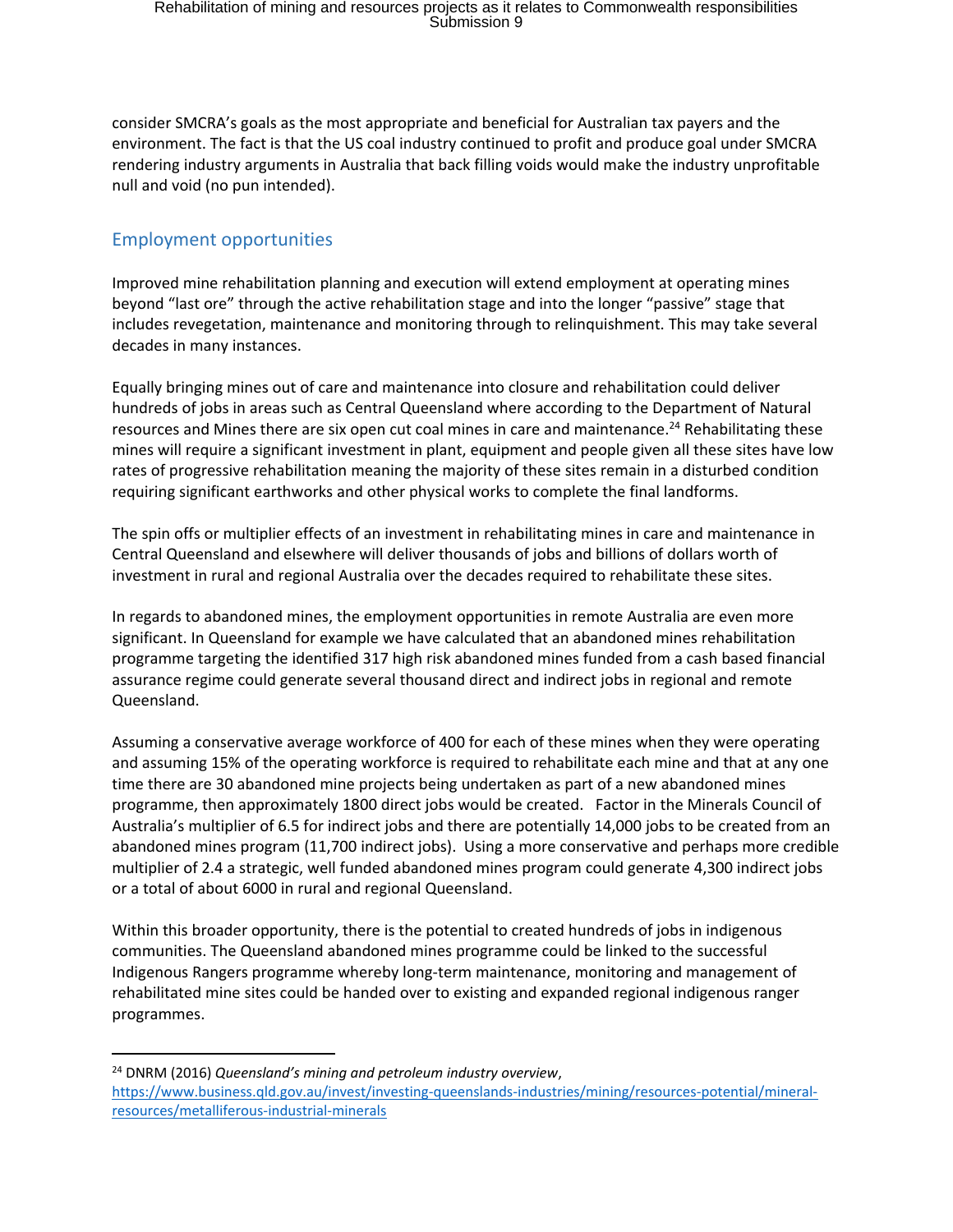## Commonwealth specific reforms

The Lock the Gate Alliance has suggested reforms outlined below in the body of this submissions which can be implemented separately or could be managed and facilitated under a Commonwealth Environmental Protection Agency. We believe the establishment of such an Authority is long overdue and would ensure a nationally consistent and coordinated approach to a range of issues related to the management, regulation and protection of Australia's biodiverse and resource-rich environment. We believe the reform of Australia's approach to mine closure and rehabilitation would be best achieved through the establishment of a Commonwealth EPA.

### Establishing a Commonwealth Environmental Protection Authority

The following analysis was undertaken by the Australian Network of Environmental Defender's Offices in 2012.

The EPA could be established to have three core functions:

- setting national standards for States and Territories to implement;
- assessment/concurrence roles for relevant developments such as mining; and
- compliance and enforcement.

The EPA's responsibilities for regulating air, water and land pollution should be specified in the legislation as enforceable duties. These duties should require that the EPA sets and reviews lists of pollutants and emissions standards, and imposes best practice standards on all licenced facilities to be implemented through State and Territory legislation.

This would cover EPBC conditioning, national standards and potentially incorporate the proposed National Abandoned Mines Commission within its structure. The EPA could drive and facilitate the other recommendations – the review of State and Territory mine rehabilitation liabilities, asset transfers and financial reporting - in partnership with other Commonwealth Agencies.

Management, regulation and protection of Australia's biodiverse and resource-rich environment has given rise to a unique set of legal challenges, not least of all because the Constitution of Australia does not expressly empower the Commonwealth to create environmental or resource management laws. The Commonwealth may only pass laws based on 'powers' specified in the Constitution. This means that certain areas may only be regulated by the States and Territories. These powers have been broadly interpreted by the High Court so as to afford the Commonwealth increasing scope to legislate in areas that were once thought to be the sole domain of State and Territory Parliaments. Since Federation in 1901, successive Australian governments and the High Court have examined, defined and redefined the complex relationship between States' rights and Commonwealth legislative powers. It is now clear that the Commonwealth may rely on a range of constitutional 'powers' to create laws to manage our environment in accordance with the principles of Ecologically Sustainable Development (ESD). It is also clear that they may regulate mining in order to protect Australia's unique natural heritage and food producing land.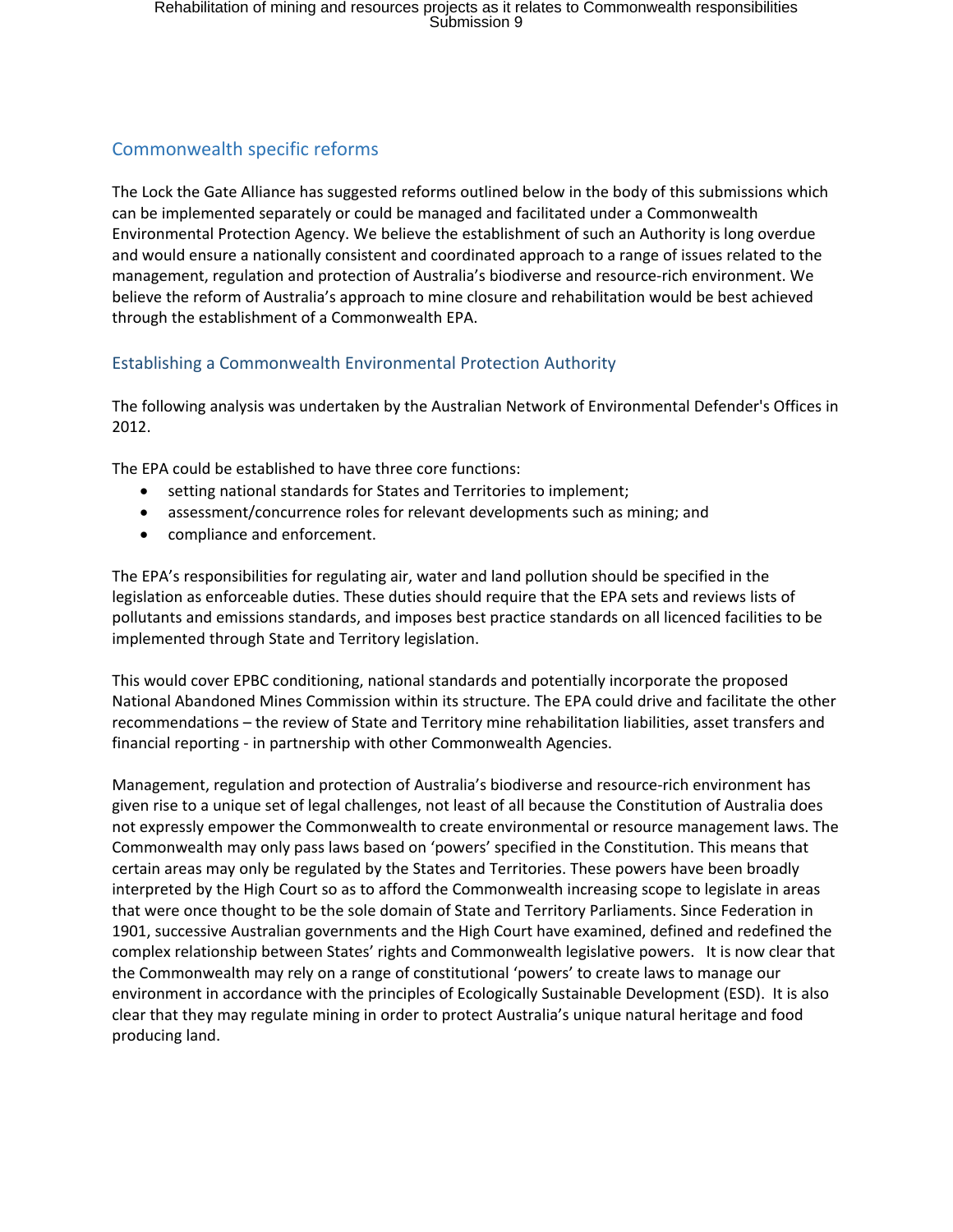The Constitution does not include a 'mining power', a 'land use power', an 'agriculture power' or an 'environmental power.' As a result, it is necessary to determine which of the other powers may be used to enable the Commonwealth to pass laws regulating mining for the purposes of implementing ESD. Based on our analysis of High Court cases and/or existing legislation, we are of the view that Commonwealth Government is able to rely on the following powers to regulate aspects of coal mining and unconventional gas development:

- External affairs power s. 51 (xxix) the external affairs power enables the Commonwealth to create laws regulating the environmental impacts of mining as long as those laws constitute proper implementation of the environmental treaties to which Australia is a signatory.iii
- Corporations power s. 51 (xx) the 'corporations power' confers broad power on the Commonwealth to legislate in respect of most areas directly or indirectly relevant to the operation of corporations covered by s. 51 (xx). Corporations covered by s. 51 (xx) are 'foreign corporations, and trading or financial corporations formed within the limits of the Commonwealth' (constitutional corporations).iv This arguably includes the activities of mining companies, including the construction and operation of ancillary infrastructure. Almost all corporations undertaking mining (including statutory corporations) would clearly satisfy the definition of a 'constitutional corporation'. Notable exceptions would include incorporated associations that undertake various activities, including mining. However, it is entirely possible that in applying the 'activities test', these entities could still be classified as 'constitutional corporations'.
- Trade and Commerce power s. 51(i) empowers the Commonwealth to make laws with respect to 'trade and commerce with other countries, and amongst the States.' The power enables the Commonwealth to regulate interstate and overseas trade and commercial activities of mining companies. This would include most aspects of 'transporting' goods from one place to another (that is, interstate or overseas). It also includes background negotiations and financial transactions. While Commonwealth legislation regulating trade or commercial aspects of mining in Australia must not advantage or disadvantage operators (including electricity generators, retailers etc.) in one State (relative to operators in other States) (section 92); the power enables the Commonwealth to:
	- regulate those aspects of mineral and petroleum extraction that may impact positively or negatively – on the export of those products
	- pass laws regulating the environmental impacts of coal mining and unconventional gas activities where the final products are being exported. This may extend to refusing to grant an export licence
	- regulate intrastate trade of coal or unconventional gas (or associated activities) where it is inextricably connected to interstate or export trade.vi
- Territories power s. 122 The 'territories power' enables the Commonwealth to pass laws that apply to Australian territories, that is the Northern Territory, the Australian Capital Territory, as well as external territories. The 'territories power' is a plenary power which means the Commonwealth is not limited to creating laws covered by the other powers in the Constitution.vii For example, it is more than likely that the 'territories power' could be relied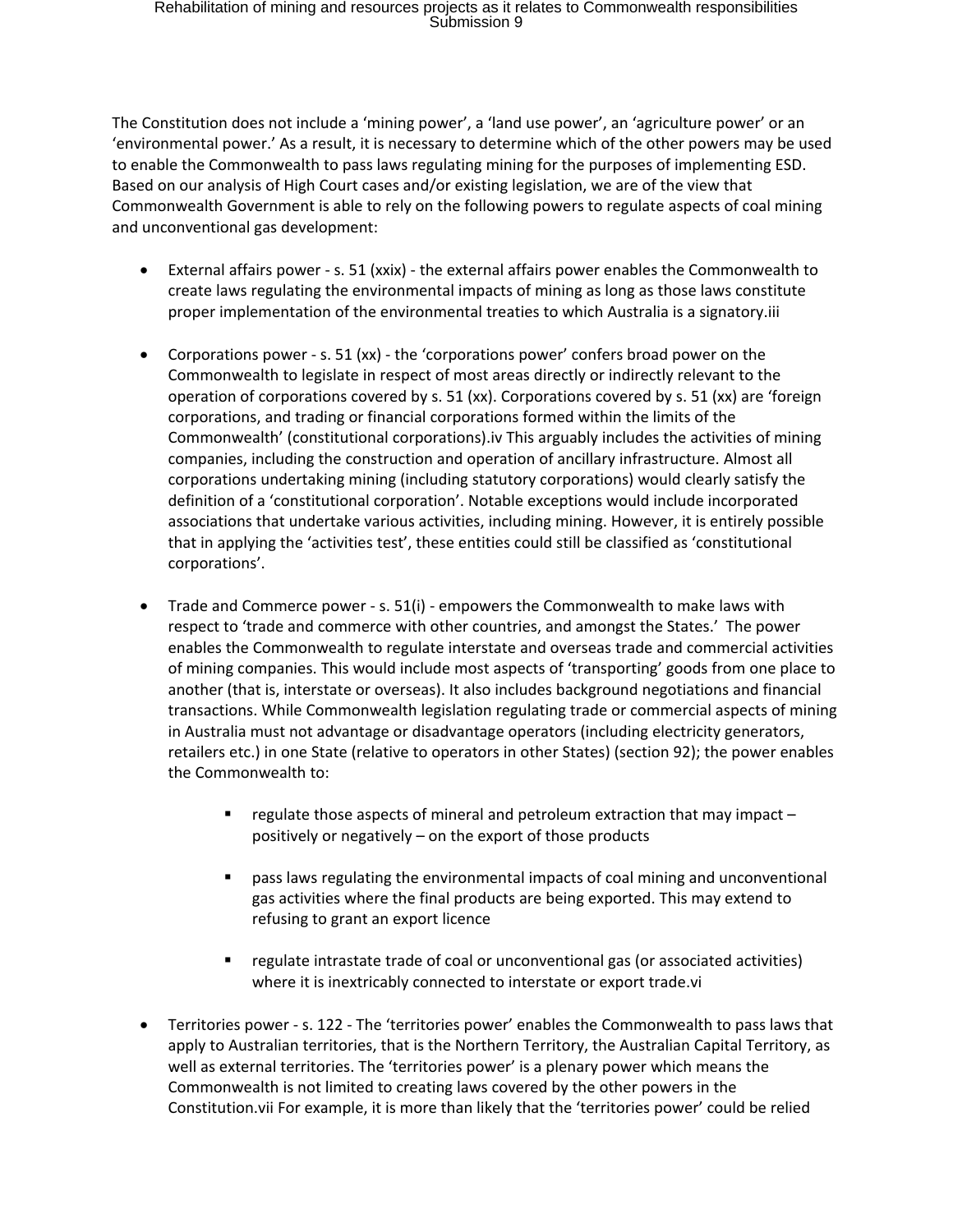upon by the Commonwealth to regulate shale gas exploration and production in the Northern Territory.

 Incidental power (s. 51 xxxix) - The Commonwealth may pass laws that are 'incidental' to the exercise of any other powers in the Constitution. Laws that are 'incidental' to the exercise of a power generally regulate something that is indirectly connected to a subject regulated by that power. For example, the export of minerals could be described as a legitimate subject of the 'trade and commerce power'; according to the High Court, regulating the environmental impacts of mining is indirectly connected to this subject. The court was able to reach this conclusion because there was a sufficient connection between the regulation of these impacts and the export of the minerals.viii

In addition to unilateral Commonwealth legislation based on these five Constitutional powers, there are a number of cooperative processes that can and have been used to determine responsibility for natural resource management in Australia. Federal policy coordination and the development of agreements through COAG should be used in relation to strengthening regulation of mining in Australia to ensure such activities are consistent with ecologically sustainable development. In regards to coal, this should include the adoption of SMCRA type legislation for coal mining in Australia.

There is therefore no strictly legal impediment to establishing a Commonwealth EPA to have oversite of mining including mine closure and rehabilitation.

#### Asset transfers

There is a growing trend of large mining houses selling aging or uneconomic (in regards to the major's cost structure) mine assets to junior miners in some cases at a heavily discounted price, or in extreme cases for as little as \$1 or indeed in the case of Rio Tinto's Blair Athol mine where Rio paid \$80m cash to the Queensland Government as a cost offset for the site's rehabilitation.

This practice potentially exposes the taxpayer to the cost of rehabilitation given the junior mining company may not have either the financial or technical capacity to rehabilitate the site. While the FA maybe transfer to the buyer, we believe the FAs do not genuinely reflect the cost of rehabilitation and in the case of bankruptcy the FA may be unavailable. To date, only Queensland appears to have made a serious attempt to provide powers to recover monies owing from Directors of companies who are declared bankrupt through its Chain of Responsibility legislation. That legislation has been a very important step forward and is an important precedent nationally, but its scope is limited and it does not prevent mines being off-loaded to debt-ridden junior miners and it is yet to be tested.

We believe the Commonwealth should explore mechanisms to ensure that the financial and technical capacity of purchasers to deliver their rehabilitation responsibilities could be tested and vetted to protect the public interest.

This could be achieved under the ASIC Act – where an additional public interest test could be applied covering closure and rehabilitation liabilities and the buyers technical and financial capacity to meet there liabilities. We believe this would be covered by relevant Constitutional legislative powers such as:

- a. corporations s 51(xx)
- b. trade and commerce  $s 51(i)$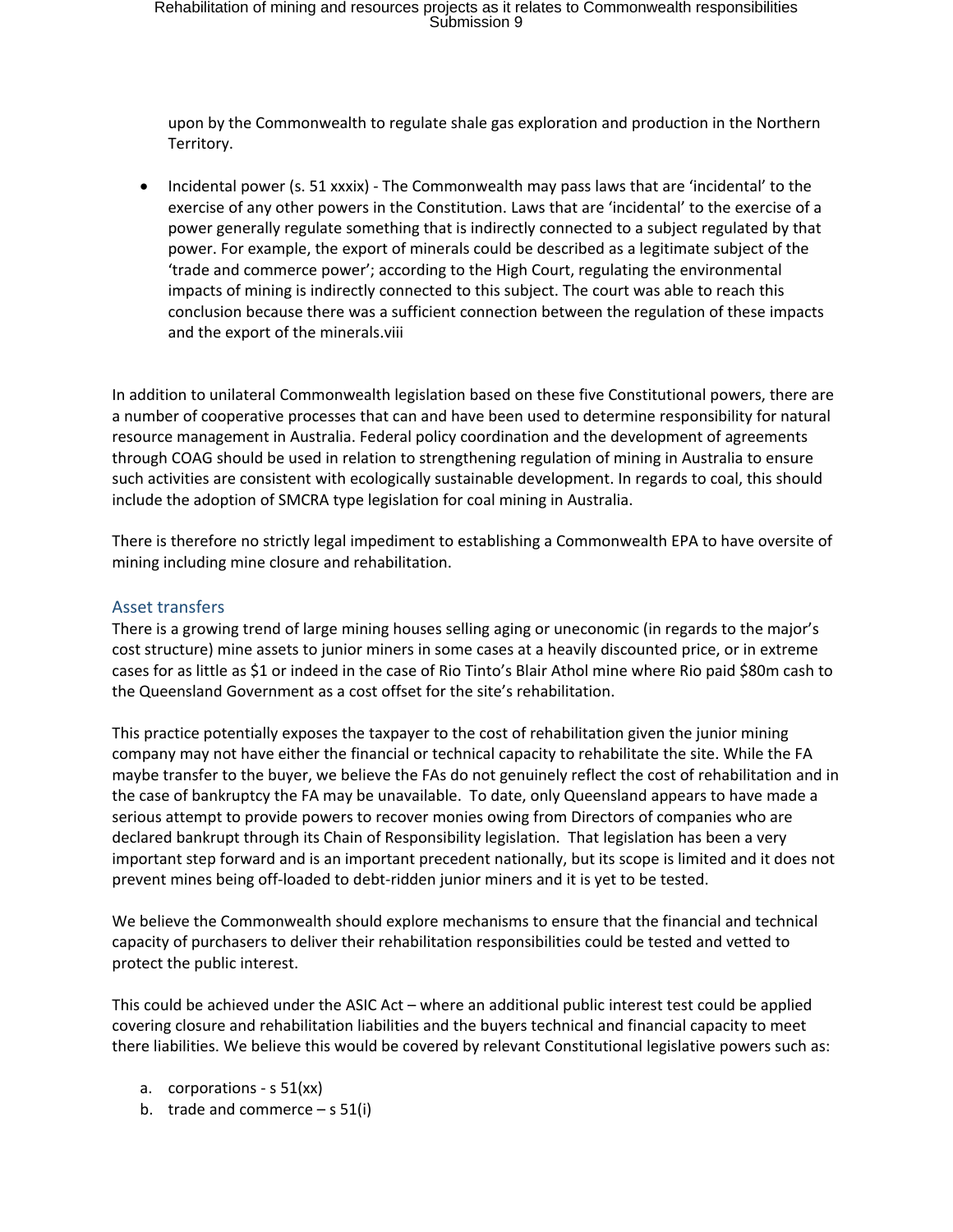- c. bankruptcy and insolvency  $-$  s 51(xvii)
- d. external affairs  $-$  s 51(xxix)

#### Financial reporting.

Investors and financial analysts should take greater interest in and demand greater transparency in regards to mine closure liabilities because the way closure costs and risks are represented on corporate balance sheets masks a potentially material business risk.

In spite of a strong business case to invest in mine closure planning early in the project cycle to minimise total cost by maximizing progressive rehabilitation throughout the operations life, mining companies continue to prioritise short-term cash flow over long-term risk management. Until recently, the pervasive view within the industry and amongst investors has been that poor closure and rehabilitation is a long-term issue with only minimal risk.

This situation is changing rapidly. Increasing public awareness of the industry's poor track record, weak regulation and the growing burden on the tax payer of more than 50,000 abandoned mines across Australia is bringing the issue of mine rehabilitation onto the political radar – as witnessed by this Senate Inquiry. Mine rehabilitation is rapidly becoming an issue that is impacting the industry's social licence to operate.

More pointedly though, mine rehabilitation is an investor issue because;

- Undervaluation of closure costs can impact the balance sheet A "sleeper" contingent liability impacts the valuation of the company particularly those mining companies with low cash flow and a narrow asset base. Significant closure liabilities can impact available cash reserves and shareholder distributions. Should companies need to significantly adjust their closure provisions, the risk profile, credit ratings and share prices could be negatively impacted.
- Mine closure is expensive. Large open cut mines can cost hundreds of millions and some cases - over a billion dollars to close. Currently, the Ranger Uranium Mine and Century Mine (zinc) are the two largest mine closures to date. These two mines will cost in the vicinity of \$750m to \$1bn to close once complete, and the outcomes in regards to residual risks and perpetual liabilities to the parent companies – Rio Tinto and MMG respectively - are at this stage unknown.
- The timing and magnitude of mine closures has the potential to impact balance sheets. Perhaps the most serious risk is to cash flow. If a company's portfolio is dominated by aging or short life assets then there is a risk that closure costs will start mounting as assets close in relatively quick succession and impact free cash flow. This may be exacerbated by the current sustained downturn in commodity prices which will bring closure forward.

In order to better understand mine closure and rehabilitation risks, investors and shareholders should request the following information from mining firms:

1. Timeframe to closure for each asset;

2. Total estimated cost of closure for each asset both in terms of the present closure obligation (unplanned closure) and total projected cost (at the end of the mine's life – before and after discounting for time values);

3. The mine closure risk assessment for each asset;

4. The rehabilitation bonds and financial assurance held as an offset;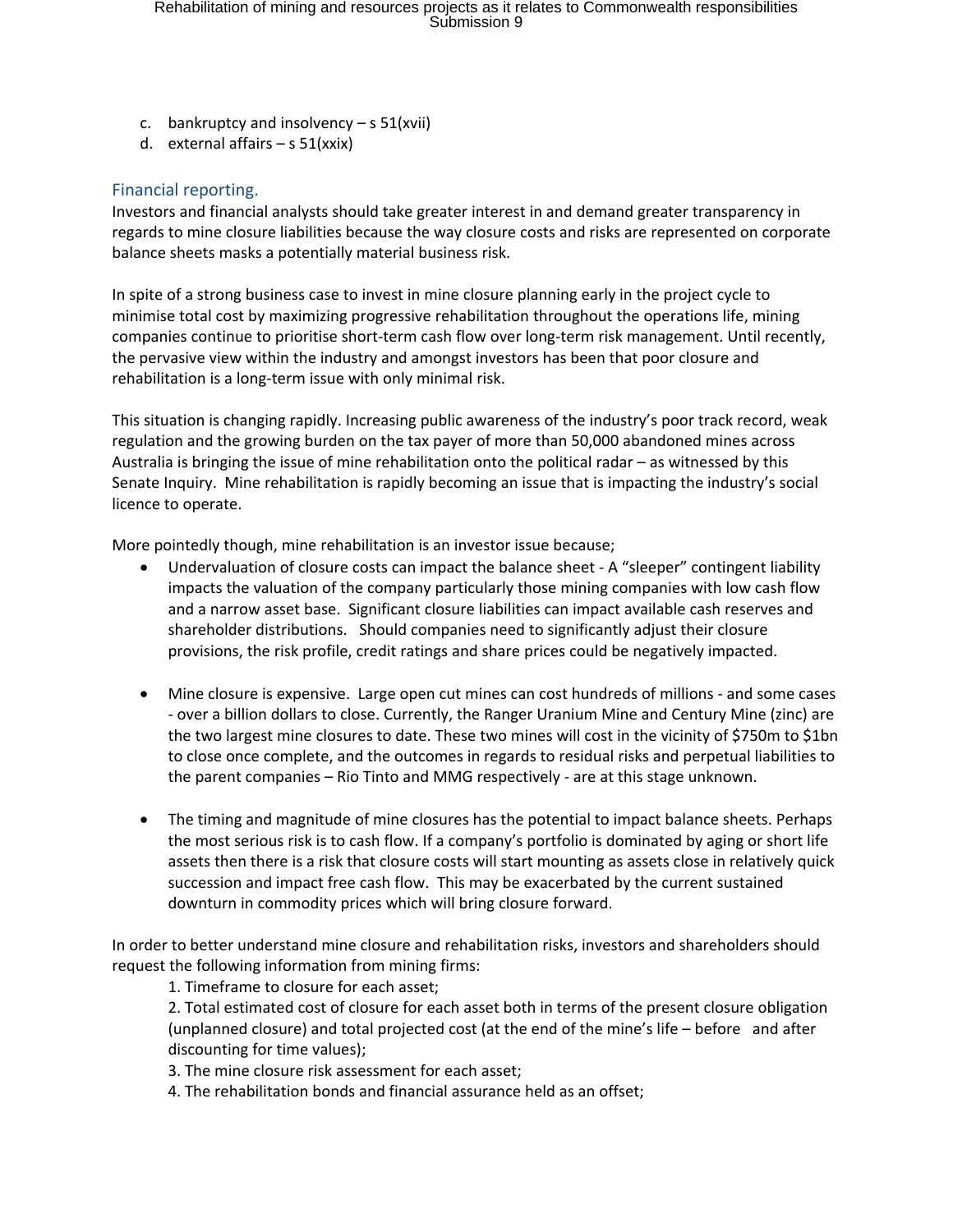5. Investment to date in progressive rehabilitation – the current disturbed land to rehabilitation ratio for each mine site.

We recommend mandatory disclosure of the items above. For ASX listed companies, changes could be made to ASX listing rules, however, given the public interest aspect that would apply to both private and public companies, it is preferable that changes are made to the *Corporations Act* to maximise coverage of mining and resource companies.

#### EPBC conditioning for mines impacting on Matters of National Environmental Significance (MNES).

To ensure that approved mines have the lowest possible impact on MNES, rehabilitation related conditions must be applied to these projects through the EPBC Act. This includes;

- The proponent must submit a full life of mine and closure plan at the approvals stage which includes rehabilitation strategies designed to specifically protect the at risk MNES,
- The proponent must submit a progressive rehabilitation plan including rehabilitation targets designed to enhance the protection of the at risk MNES during the mine's operational life
- The Commonwealth should require an independent assessment of the closure cost estimate based on the closure plan that informs the relevant jurisdictions level of FA with specific reference to protecting the MNES,
- The final landform and land use must reflect the lowest possible residual impact on the at risk MNES and mandate that voids are backfilled and out of pit waste rock dumps and tailings storage facilities are eliminated where these landforms have a demonstrable residual impact on MNES..

Guidelines should be developed as part of the EPBC assessment process to require these matters to be addressed.

#### Abandoned mines.

There have been numerous attempts to create a national response to the abandoned mines situation. The latest - the 2012 Managing Mining Legacies Forum – bought a range of industry, government, academic and non-government stakeholders together to discuss a path forward. The forum also involved several Canadians who have practical experience dealing with this complex issue in a constitutional context similar to Australia's.

The forum focused on the implementation of the Strategic Framework for Managing Abandoned Mines in the Minerals Industry (MCMPR/MCA, 2010

[https://industry.gov.au/resource/Mining/Documents/StrategicFrameworkforManagingAbandonedMine](https://industry.gov.au/resource/Mining/Documents/StrategicFrameworkforManagingAbandonedMines.pdf) [s.pdf](https://industry.gov.au/resource/Mining/Documents/StrategicFrameworkforManagingAbandonedMines.pdf) ) and to address abandoned mine issues in general.

The Forum delivered a Report which outlined an action plan that, although modest in its ambitions, is a platform for national action which is relevant to this Senate Inquiry.

The Commonwealth could demonstrate leadership on the abandoned mines issue through the establishment of a National Abandoned Mines Commission based in part on Canada's National Orphaned Abandoned Mine Initiative (NOAMI). This Commission would be charged with furthering the Implementation Plan for the Strategic Framework by SCER (Standing Committee on Energy and Resources) under COAG (Coalition of Australian Governments).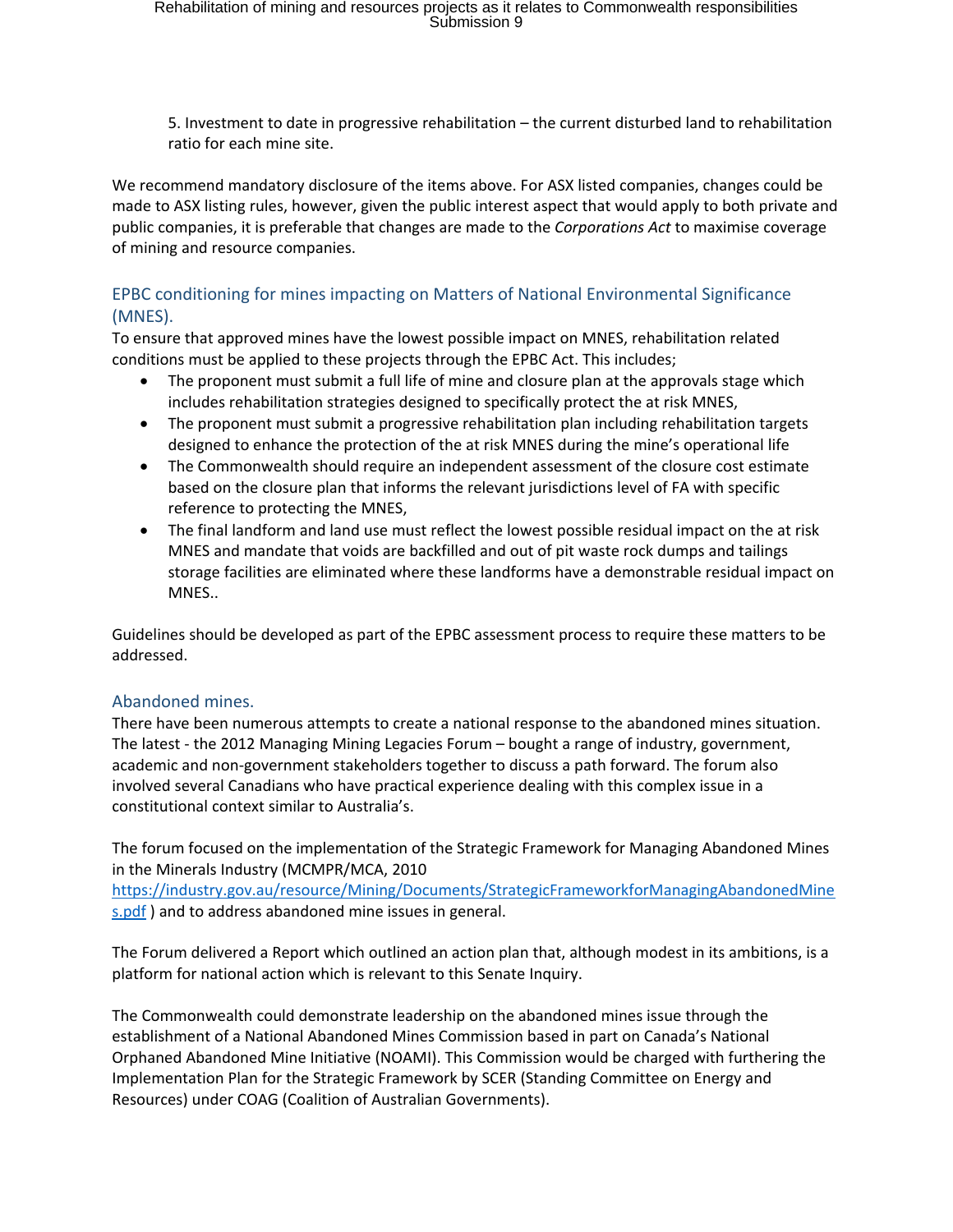Although the establishment of a Commission is a modest proposition, it is entirely consistent with what the experts in the field believe is the best path forward and has proven very elusive.

The 2012 Managing Mining Legacies Forum outcomes/"findings" included;

- Abandoned mine management is a critical social and environmental responsibility in Australia
- As resources are limited for abandoned mine management, it is important to identify and apply common or transferrable information management and operational models across jurisdictions
- The Canadian NOAMI model and Provincial Crown Contaminated Sites program in British Columbia, both provide useful models for Australian jurisdictions and stakeholders to consider
- Each jurisdiction in Australia would benefit from more frequent and focused forums to share knowledge and resources as they all face similar issues but may be at a different stage of program maturity.
- Potential partnership opportunities exist which could support the implementation of the Strategic Framework. However there is currently no political will to progress with development of an Implementation Plan for the Strategic Framework by SCER under COAG
- The Centre for Mined Land Rehabilitation and other Sustainable Minerals Institute Centres (at the University of Queensland) would be well placed to provide valuable knowledge and expertise to mining legacy challenges via a national hub
- There is potential for industry as well as governments and other stakeholders to gain an understanding of their roles by the formation of a NOAMI- type hub for coordination of ideas and research, and by learning from Canada, other jurisdictions in Canada and NGOs.
- Full liability accounting is needed to ensure governments understand the scale of abandoned mine/mining legacies across jurisdictions. This forms the basis for development of policies and wellfocused programs, engaging appropriate expertise and preparing progress reports on performance (improvements and expenditure)
- The same high standard should be applied to abandoned mine regulation as is applied to active mines. Mines, health, environment and heritage departments all have responsibilities for abandoned mines and these departments and their expertise need to be actively engaged by a lead agency.

#### National standards.

There are numerous inter-governmental processes that could form the platform for the adoption of a set of nationally binding standards for mine rehabilitation.

The National Strategy for Ecologically Sustainable Development (COA 1992) (NSESD) promotes economic growth that safeguards the welfare of future generations, provides equity within and between generations, protects biological diversity and maintains essential ecological processes and life support systems. The ecologically sustainable development (ESD) framework includes the "polluter pays" principle, i.e. those who generate pollution and waste should bear the cost of containment, avoidance or abatement. To ensure sound environmental practices throughout the industry, NSESD also sets several objectives for mining including development of rehabilitation policies based on:

- repairing the land so its ongoing maintenance needs are consistent with those of equivalent unmined land under equivalent land use;
- rehabilitation requirements that are open to public scrutiny;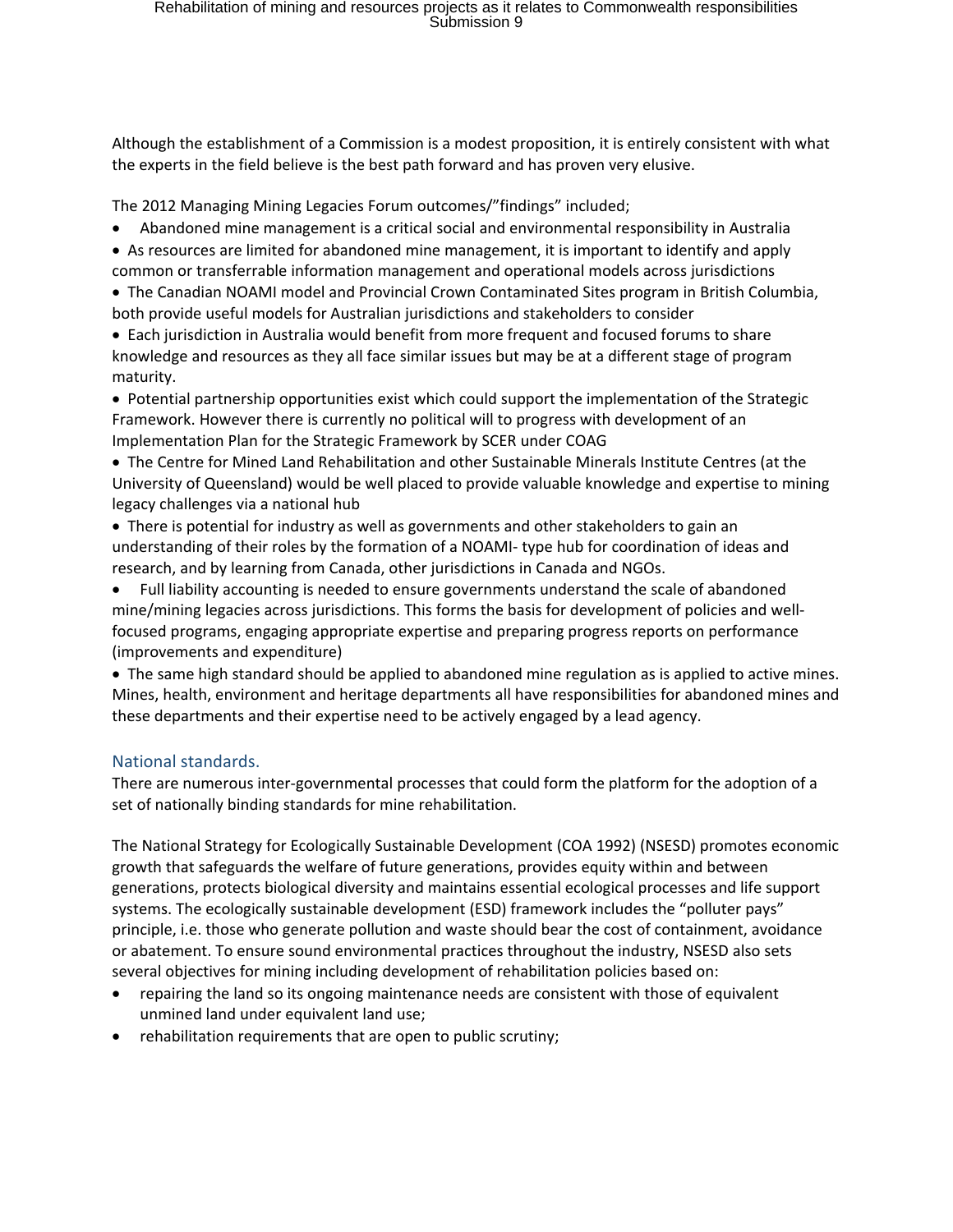treating rehabilitation and mine closure as integral components of the planning and operation of mines.<sup>25</sup>

The Australian and New Zealand Minerals and Energy Council (ANZMEC) and the Minerals Council of Australia (MCA) jointly published the Strategic Framework for Mine Closure (ANZMEC 2000). The framework recognised that the mining industry is responsible for rehabilitation of mine disturbance in an environmentally and socially acceptable way. It considered mine planning, stakeholder involvement, financial provisioning for rehabilitation, implementation, standards and relinquishment; and developed the following key principles:

- legislation should provide a broad regulatory framework for the mine closure process;
- standards of rehabilitation should be acceptable and achievable;
- completion criteria are specific to each mine and should reflect its unique set of environmental, social and economic circumstances;  $\mathbb D$  an agreed set of indicators should be developed to demonstrate that successful rehabilitation has been achieved;
- targeted research will assist both government and industry in making better decisions about rehabilitation. <sup>26</sup>

In 2003, the International Council on Mining and Metals (ICMM) adopted 10 principles for sustainable development for mining. Specific elements of Principles 4 and 6 included:

- consulting interested and affected parties on all significant impacts;
- regularly updating risk management systems;
- providing safe disposal of waste and process residues;
- $\bullet$  rehabilitating land in accordance with appropriate post-mining land use.<sup>27</sup>

The MCA sought government input when it developed Enduring Value (MCA 2004). That publication provides a framework for implementing the ICMM principles in an Australian context and indicates that effective rehabilitation planning and implementation are intimately linked to the "social licence to operate". The ICMM has stated that the mining industry's contribution to sustainable development is dependent on ensuring acceptable long-term environmental performance of mine rehabilitation (ICMM, 2005).<sup>28</sup>

The mining industry has from time to time engaged with Australian governments to improve the mutual understanding of how rehabilitation can minimise the future impacts of mining activities. During the 1990s, the Commonwealth Government supported the development of a series of booklets on Best Practice Environmental Management in Mining. The Commonwealth Department of Resources, Energy and Tourism are currently replacing this series with booklets in the series Leading Practice Sustainable Development Program for the Mining Industry.<sup>29</sup> Generally speaking these booklets reflect leading practice. However in the absence of a process that sees this guidance translated into action on the ground, they have little impact on rehabilitation performance.

<sup>&</sup>lt;sup>25</sup> Guideline Resource Activities - Rehabilitation requirements for mining resource activities. EM1122, Department of Environment and Heritage Protection, 2014

 $26$  ibid

<sup>&</sup>lt;sup>27</sup> Guideline Resource Activities - Rehabilitation requirements for mining resource activities. EM1122, Department of Environment and Heritage Protection, 2014

<sup>28</sup> ibid

<sup>29</sup> ibid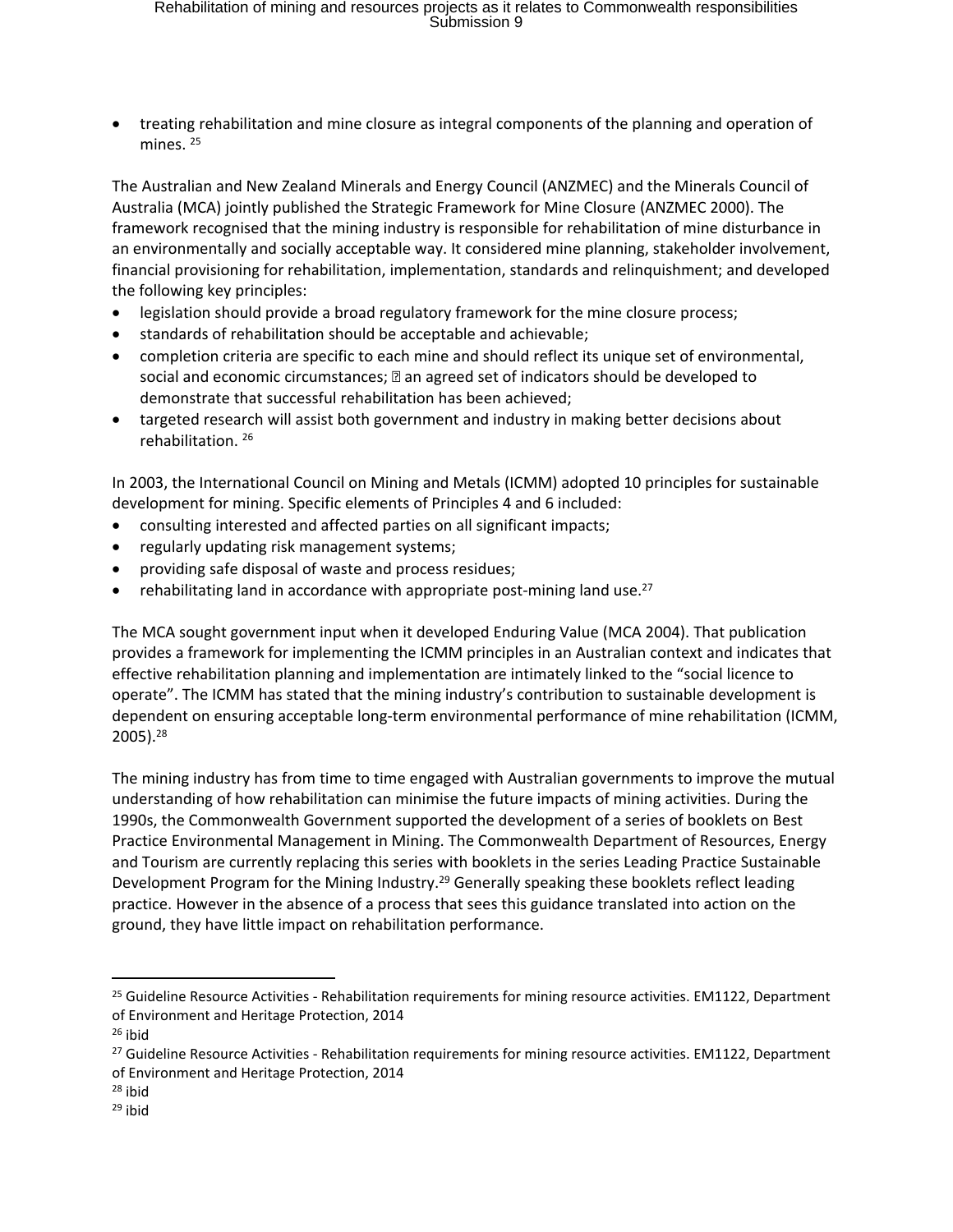Generally speaking however the industry has failed to demonstrate any real leadership that has resulted in any positive reform. As we have documented the States and Territories equally have failed to deliver on driving a sustained improvement in mine rehabilitation performance.

On this basis we strongly recommend that the Commonwealth commits to working with the state and territories to develop a set of national standards covering the following six issues;

- Adequacy of financial assurances
- A final land form and land use policies
- Adequacy of legal requirements requiring progressive rehabilitation and best practice mine closure planning
- Closing loopholes that allow indefinite 'care and maintenance'
- Assessment regimes around sale of aging mine assets to minnows
- Adequacy of monitoring and enforcement regimes including strong legal penalties for noncompliance
- Investigation of state and territory mine rehabilitation strategic plans designed to deliver a coordinated approach that maximizes local employment and minimizes long-term environmental legacies

### Review by the Federal Treasury into State and Territory liabilities.

Given the extent of exposure of taxpayers and state and territory treasuries and balance sheets to the combination of abandoned mines liabilities and inadequate financial assurances (see Financial Liability above), we believe there is a legitimate role for the Commonwealth Treasury to undertake;

- An assessment of the overall financial liability stemming from both abandoned and operating mines under the various state schemes
- The risk these liabilities pose to state and territory treasuries and balance sheets, and
- The identification of remedies and risk mitigation strategies through policy, programme and legislative reform

### Broad generic reforms necessary to drive improved mine rehabilitation performance

There is a package of reforms that is required across all state and territory jurisdictions in order to drive improved mine rehabilitation performance. While some jurisdictions have made moves on one or a number of these, in the absence of an integrated approach that includes a mix of policy reforms and reforms to the financial assurance regime it is unlikely that the situation will change to the degree it needs to in order to protect the public interest and the environment.

These reforms are presented to the Inquiry to inform it in regards to what needs to be pursued at the State and Territory levels to achieve leading practice outcomes. In the context of the Commonwealth's role we would strongly recommend that the Commonwealth commits to working with the state and territories to develop a set of national standards covering the following six issues and informed by industry best practice.

The key reforms in this package include;

1. Upfront financial assurances in cash must be paid by mining companies based on independent estimates of full rehabilitation costs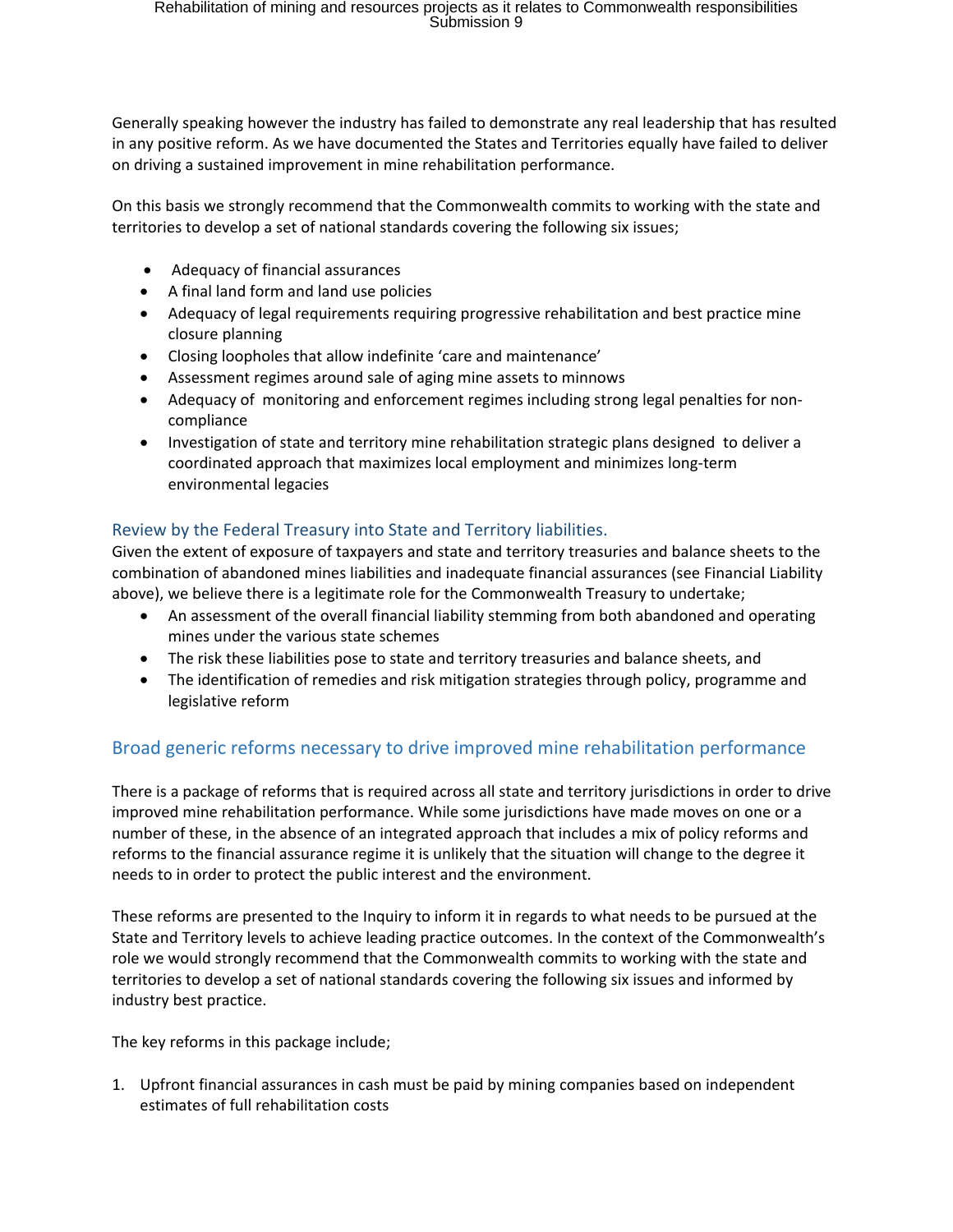- Financial assurances (FA) must be in the form of upfront cash payments rather than bank guarantees.
- FAs will be held by the State or Territory Government in a dedicated fund and the interest used for compliance and enforcement, and also to deal with the significant environmental threats posed by abandoned mines (see employment opportunities above).
- FAs should be administered and calculated by a fully independent specialist authority and the approved calculator should be regularly reviewed and based on independently verified default costs for main items
- There should be no discounts allowed on financial assurances and no use of industry calculators
- An immediate rolling audit should be conducted of all the financial assurances of all existing mines against an improved government calculator of rehabilitation costs and companies should be required to increase FA to meet the revised estimates as soon as possible
- Full disclosure of rehabilitation liabilities to taxpayers, shareholders and the financial markets should be mandated by law
- 2. A final land form and land use policy should be developed for each jurisdiction which ensures that the public's expectations in regards to the goals of mine closure and rehabilitation are met. This should include a focus on;
	- Backfilling and minimizing final pit voids
	- Management of acid, radioactive, saline and metalliferous waste
	- Treatment of mine tailings dams
	- Rehabilitation of surface and groundwater resources
	- Revegetation including biodiversity and re-instatement of agricultural productivity
- 3. There should be strict legal requirements to require progressive rehabilitation and best practice mine closure planning
	- Leading practice industry mine planning and mine closure standards must be implemented, to at least match those in the US Surface Mining Control and Reclamation Act and to prohibit any future final pit voids in coal, bauxite and other non-hard rock operations. Hard rock mines should be required to minimise the magnitude and impacts of voids with special attention to eliminating the impacts from acid and metalliferous drainage.
	- Approvals for new mines and mine extensions must require a fully-costed mine closure plan, including detailed final land form design and stakeholder sign off
	- The capacity of relevant state and territory government departments must be dramatically increased to ensure adequate oversight of life of mine planning, closure and rehabilitation
	- Legislation must be amended to require that mining tenure renewal is dependent on delivery of progressive rehabilitation
	- All mine operations permits for all mines must be amended to include fixed, non-negotiation rehabilitation ratios that are maintained through the life of the mine. For coal and bauxite this should be 1:1 after an appropriate open operational mining area is agreed.
- 4. Loopholes that allow indefinite 'care and maintenance' and sale to minnows must be closed
	- Strictly limit 'care and maintenance' and put in place strict financial requirements and standards to prevent sale of mines to minnows who do not have capacity to undertake full rehabilitation